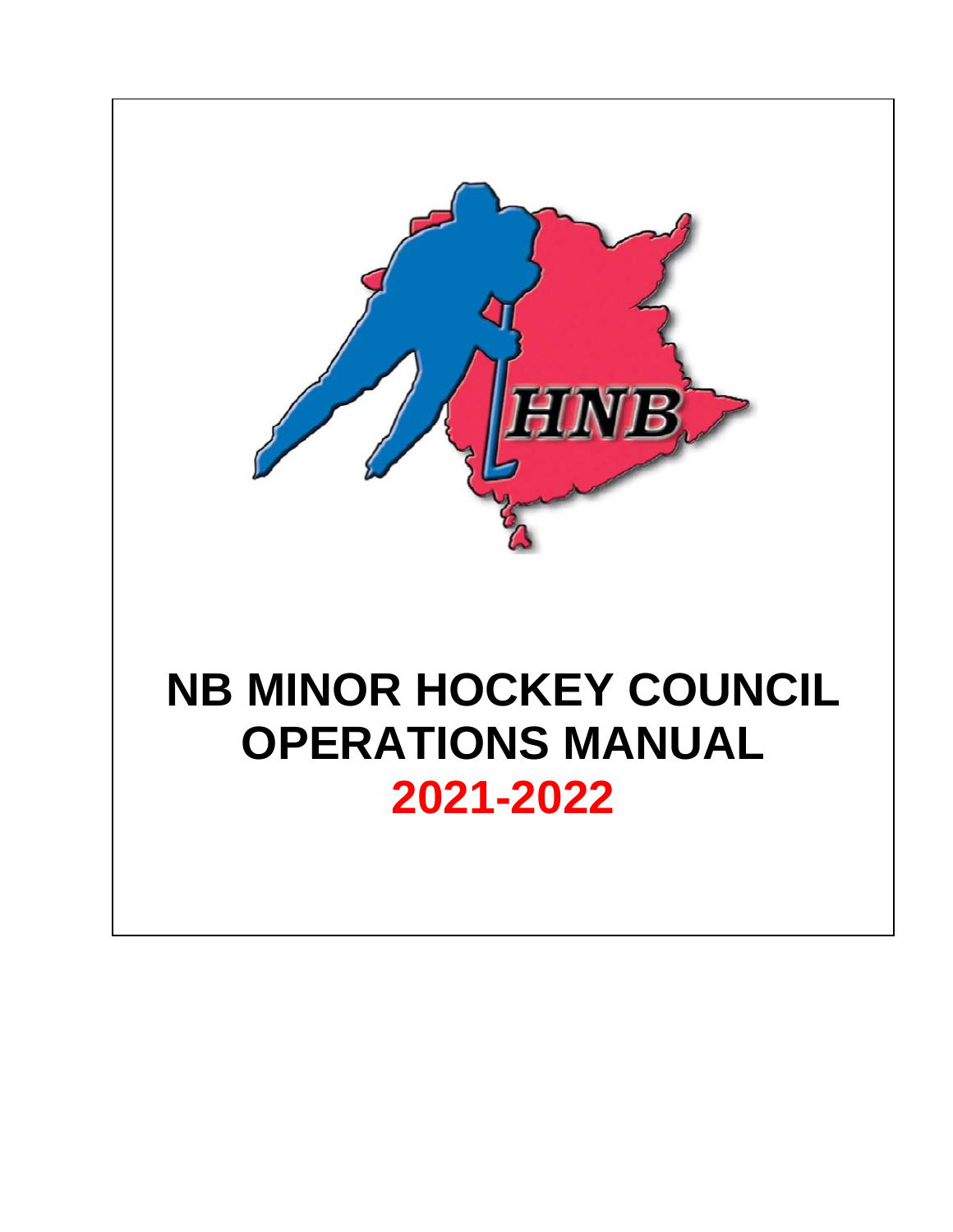# **NBMHC OPERATIONS MANUAL**

**AS AMENDED: May 27, 2021**

# **TABLE of CONTENTS**

| <b>SECTION 1</b>   | <b>OBJECTIVES</b>                                       | 3              |
|--------------------|---------------------------------------------------------|----------------|
| <b>SECTION 2</b>   | <b>GENERALITIES</b>                                     | 3              |
| <b>SECTION 3</b>   | <b>FINANCIAL</b>                                        | $\overline{4}$ |
| <b>SECTION 4</b>   | <b>CERTIFICATION</b>                                    | 5              |
| <b>SECTION 5</b>   | <b>MEMBER DISCIPLINE</b>                                | $\overline{7}$ |
| <b>SECTION 6</b>   | PROTESTS, HEARINGS, APPEALS                             | $\overline{7}$ |
| <b>SECTION 7</b>   | RISK, CONDUCT AND SAFETY MANAGEMENT                     | 9              |
| <b>SECTION 8</b>   | <b>SPECIAL EVENT SANCTIONING</b>                        | 10             |
| <b>SECTION 9</b>   | <b>CODE OF ETHICS</b>                                   | 10             |
| <b>SECTION 10</b>  | <b>CONDUCT</b>                                          | 10             |
| <b>SECTION 11</b>  | <b>CONFLICT OF INTEREST</b>                             | 11             |
|                    | SECTION 12 ADMISSION OF A MEMBER                        | 11             |
|                    | SECTION 13 ASSOCIATIONS / CLUBS                         | 12             |
| SECTION 14 LEAGUES |                                                         | 13             |
| SECTION 15 TEAMS   |                                                         | 14             |
|                    | SECTION 16 GAME PRE-REQUISITES                          | 18             |
| SECTION 17 PLAYERS |                                                         | 19             |
|                    | SECTION 18 PLAYER RELEASE                               | 21             |
|                    | SECTION 19 AFFILIATION                                  | 22             |
|                    | SECTION 20 FORFEITURE POLICY                            | 24             |
|                    | SECTION 21 TRAVEL PERMITS / EXHIBITION GAMES            | 25             |
|                    | SECTION 22 TOURNAMENTS                                  | 26             |
|                    | SECTION 23 ZONE AND PROVINCIAL CHAMPIONSHIP REGULATIONS | 27             |
|                    | SECTION 24 MINIMUM STANDARDS FOR DISCIPLINE             | 28             |
|                    | SECTION 25 COMMUNITY HOCKEY GUIDELINES                  | 28             |
|                    | SECTION 26 EQUIPMENT                                    | 28             |
|                    | SECTION 27 SPECIAL PLAYING RULES                        | 28             |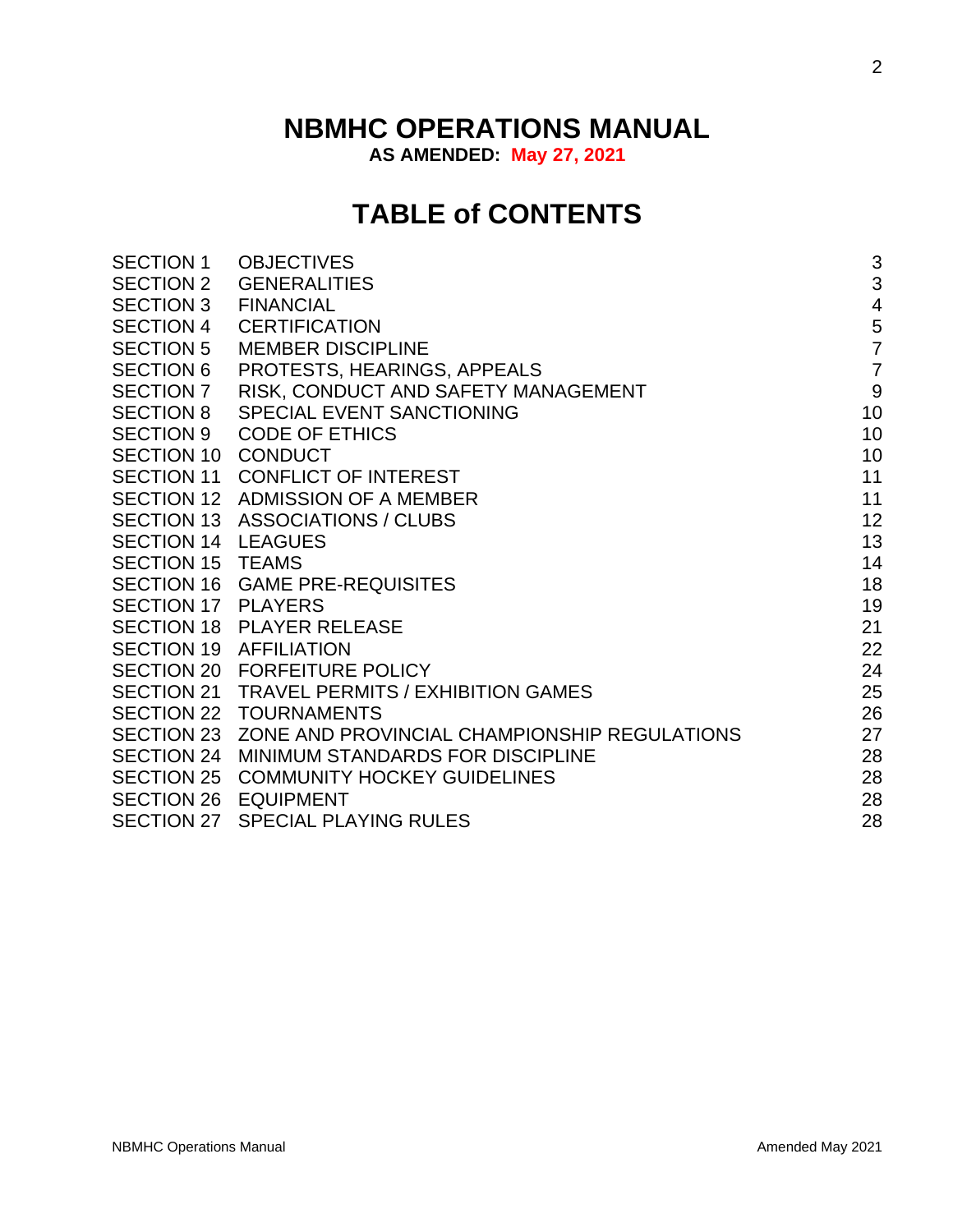## **NBMHC OPERATIONS MANUAL AS AMENDED: May 27, 2021**

#### **SECTION 1 – OBJECTIVES**

- 1.0 To foster, encourage, promote and improve all male and female organized minor hockey within the Province of New Brunswick in the following divisions: U21, U18, U15, U13, U11, U9, U7. *6.4.16*
- 1.1 To provide, promote, organize and maintain competition for all who desire to participate in minor hockey and to provide provincial championships for players competing at the development and competitive levels in accordance with Zone and Provincial Championship Regulations. *6.13.15*
- 1.2 To exercise a general supervision and direction over the playing interests of its minor hockey players, coaches, managers and executives with emphasis on the enhancement of good character and citizenship. *8.11.06*
- 1.3 To continue to develop a Minor Council Officials' Division in co-operation with the NBHOC. *6.13.04*

#### **SECTION 2 - GENERALITIES**

#### 2.0 **COMMITMENT**

By joining HNB and HC as a member, a person willingly accepts to abide by and conform to HNB's and HC's Constitutions, Regulations and Playing Rules. *9.20.04*

#### 2.1 **PRINCIPLES**

Hockey New Brunswick, as the governing body for Minor Hockey within New Brunswick may, through their Minor Council, impose sanctions on Minor Hockey Associations, teams and/or members who do not abide by the NBMHC Operations Manual which consists of additions to or clarifications of HNB Constitution Articles, By-Laws and Regulations and Hockey Canada Constitution Articles, By-Laws and Regulations and Playing Rules. *6.4.11*

#### 2.2 **RESTRICTION OF ACTIVITIES TO MEMBERS**

Only members who have registered with a NBMHC association, club, league or team and for whom an insurance premium has been paid for the current season may take part in HNB Minor Hockey Council activities. Conversely, no member may participate in activities where non-members, who have been so identified by HNB, are involved, unless previously approved by HNB's Risk, Conduct and Safety Management Committee. *6.11.06*

#### 2.3 **HOCKEY SEASON**

Obligations by a member and the granting of privileges resulting from their membership with HNB and NBMHC remain in force from June 1<sup>st</sup> to May 31<sup>st</sup>. *6.2.18*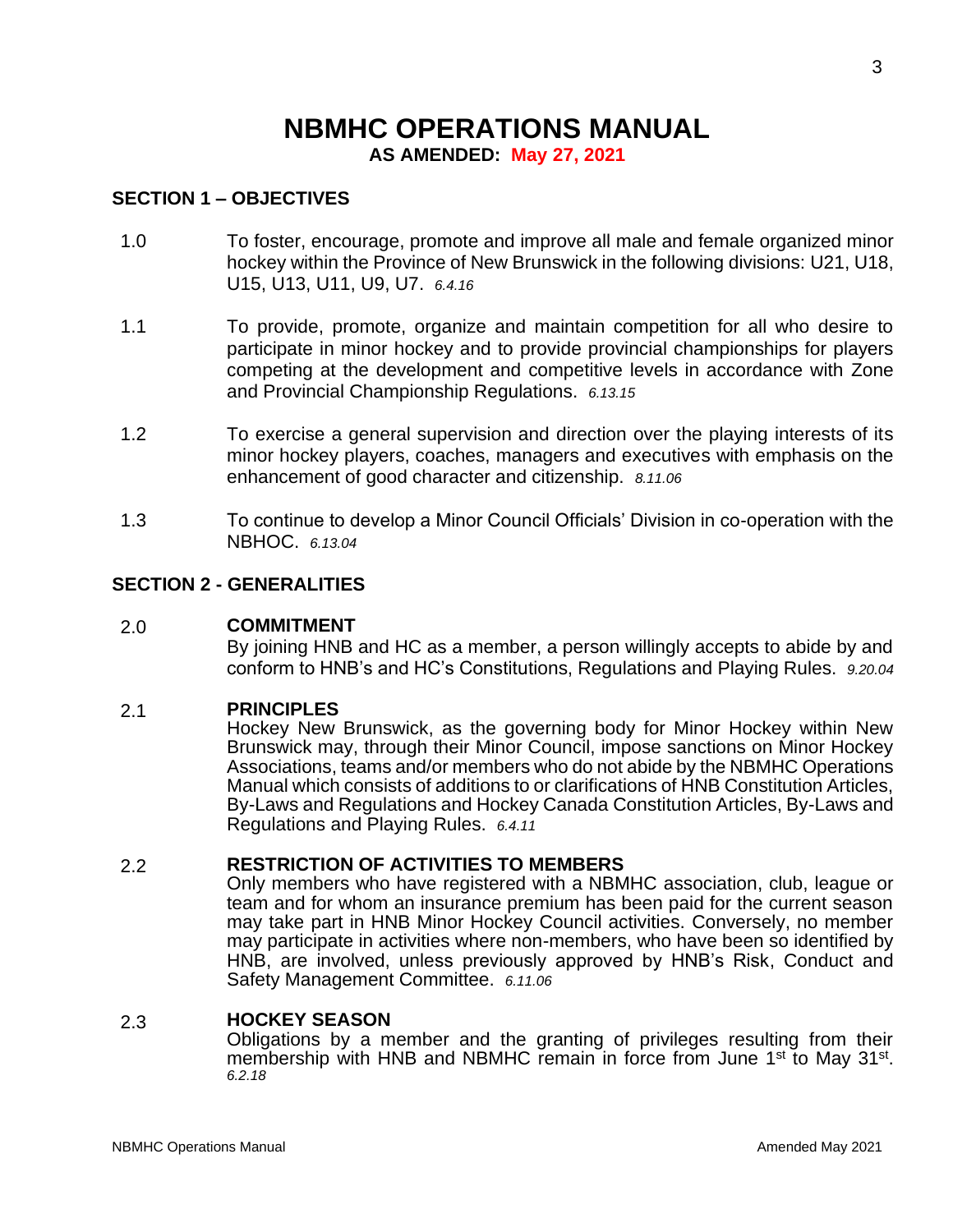- 2.4 No breweries, distilleries, wineries, cannabis or tobacco companies shall be permitted to display advertising or any connotation of the aforementioned on uniforms or equipment of any team. *11.10.18*
- 2.5 Community Club- An organization consisting of HNB members with an executive that are responsible for organizing, registering, and financing all competitive and "C" hockey programs within a defined area. District Association- Is a group of community clubs within a District's geographical boundaries. *6.7.14*

#### **SECTION 3 – FINANCIAL**

- 3.0 Each association, club or league seeking membership with the NBMHC must pay annual fees as per HNB's Fiscal Policy. *6.13.04*
- 3.1 Membership dates must be followed: *9.20.04*
	- a. Associations/clubs must be registered as per Section 13.2. *9.20.04*
	- b. Leagues must be registered as per Section 14.1. *9.20.04*
	- c. Players must be registered and paid as per Section 3.4a. *9.20.04*
	- d. The last day to register a development or competitive player with an association or club is January 10. *6.11.06*
	- e. The NBMHC Executive Committee may entertain membership of players between January 11 and February 10. *9.20.04*
- 3.2 The fiscal year end of the Council shall be March 31. *6.13.04*
- 3.3 a. Associations, community clubs and leagues must submit a Financial Statement to their respective district director at the end of each hockey season, no later than 7 days before the HNB annual general meeting. Failure to do so may result in sanctions and loss of membership privileges, including voting. *8.25.20*
	- b. All associations, clubs and leagues must have all outstanding accounts to HNB settled prior to registering for the upcoming hockey season. Notification of outstanding accounts will be forwarded to the District Director monthly of each season. *6.11.06*

### 3.4 a. Billing schedule, as follows:

- September 1 Associations and clubs will be invoiced on their previous year's membership numbers. *6.13.04*
- November 30 Associations and clubs must ensure that all monies for all players, coaches, bench personnel and volunteers are registered and insured with HNB and paid or they will lose their competition privileges. Late membership fees must be forwarded to the HNB office, together with all monies, owing, immediately following their membership application. *6.10.07*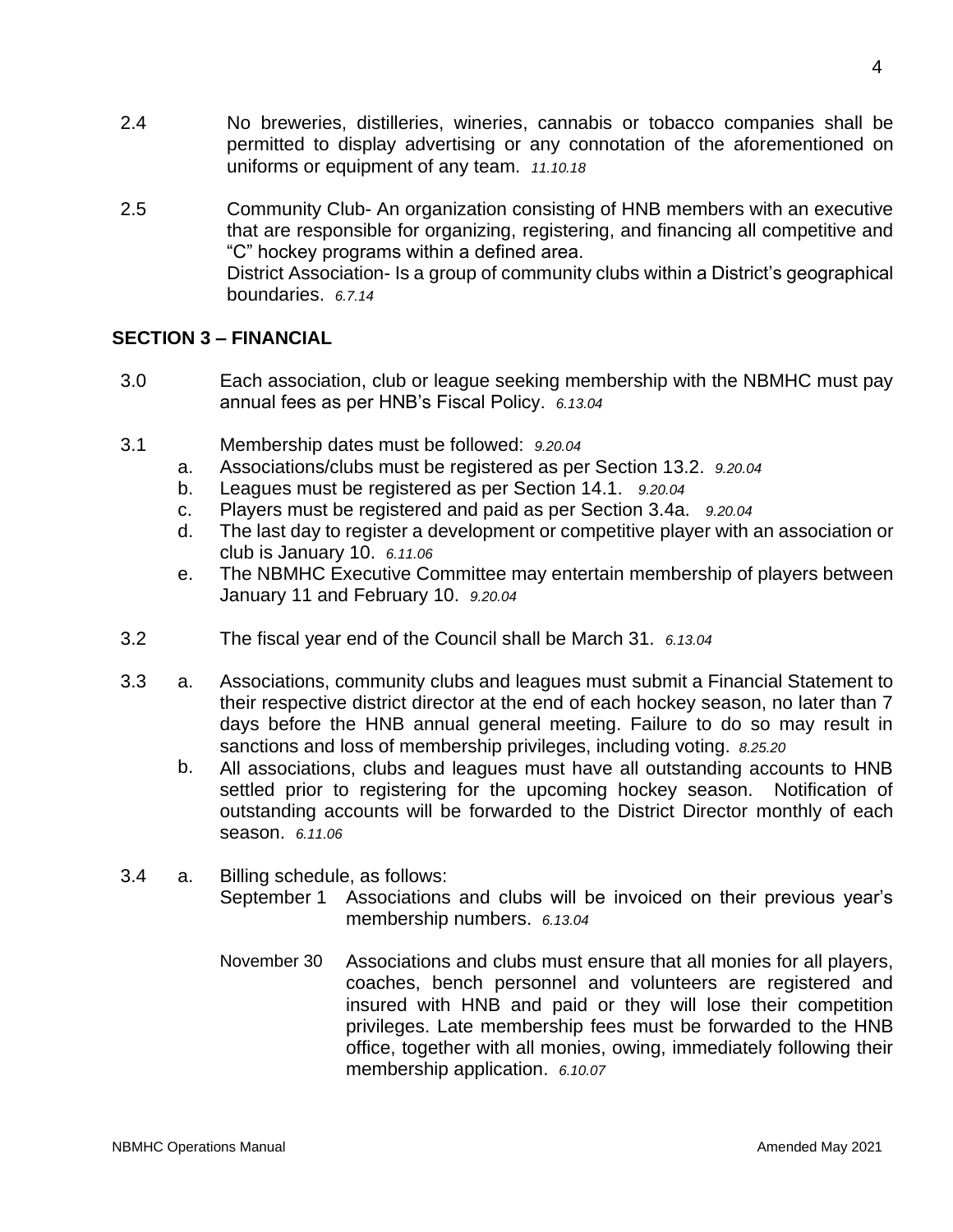- January 31 The HNB office will prepare a comparison by association/club of membership numbers and membership/insurance monies submitted and invoice the associations for the balance outstanding with a deadline to submit payment on February 15. *6.15.08*
- b. All hockey members not registered with HC the previous season shall be eligible to try out for any team pursuant to current regulations. If that member wishes to access any HC insurance program, the team must immediately register such person to its HC team for the current season. *6.15.08*
- 3.5 The expenses of NBMHC Executive Committee members to attend approved and scheduled meetings of the Council or any special meetings or business for the NBMHC shall be paid in accordance with HNB's Fiscal Policy. *6.13.04*
- 3.6 Fundraising activities should adhere to Hockey New Brunswick/Hockey Canada policies and regulations. Any monies raised by teams on behalf of the Minor teams shall remain property of teams and/or Minor hockey association and shall not be returned to individual parents or organizations. *11.10.18*

#### **SECTION 4 – CERTIFICATION**

- 4.0 a. December 15 of the current season shall be the deadline for all persons requiring certification to obtain their certification, as follows: *6.11.06*
	- b. Head Coaches and Assistant Coaches in U7 and U9 require Coach Level 1. *6.2.18*
	- c. Head coaches and assistant coaches in U11, U13, U15 and U18 competitive and recreational divisions require Coach Level 2. *6.2.18*
	- d. All volunteers, bench and on-ice personnel 16 years and older, registered with Hockey New Brunswick, require Speak Out or Respect in Sport for Activity Leader. All volunteers, bench staff and on ice helpers 18 years of age and older must have a cleared criminal record check and vulnerable sector check. If they have not submitted a cleared Criminal record check and vulnerable sector check by the required date, they will be deemed ineligible on the team roster and will be unable to participate on the team until they provide a copy of the required documents. *8.25.20*
	- e. All volunteers of HNB must complete a criminal record check every 3 years, and a vulnerable sector check. This/these document(s) must be submitted to the member's Minor Hockey Association or club. Each association/club is responsible to designate a person who will compile the sealed clearance checks and submit them to the HNB office. *6.10.17*
	- f. All HNB registered minor hockey teams must have a bench staff member that has successfully completed the Hockey Canada Safety Program and is currently certified. Their certification will expire five years after the date of the program certification course. *6.2.12*
	- g. Deadline to add bench staff is February 10<sup>th</sup>. In case of emergency, the District Director will deal with requests on a case-by-case basis. Any bench staff team member that cannot show proof of qualifications and has not obtained their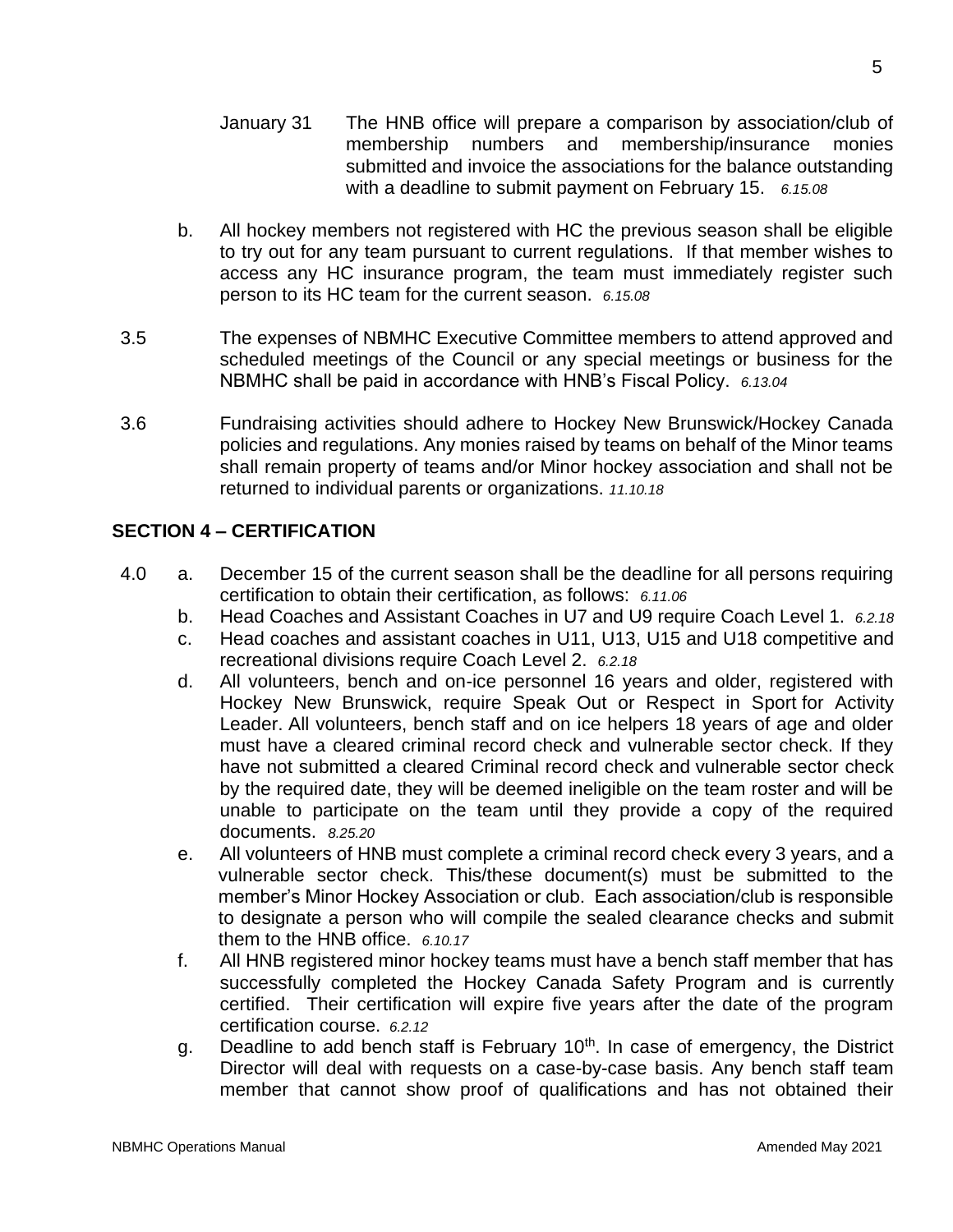- h. All adults supervising the Community Hockey Program must have HC Speak Out! or Respect in Sport for Activity Leader certification and have a cleared criminal check and vulnerable persons check. *8.25.20*
- i. One parent, guardian or HNB volunteer (in any capacity) of an HNB registered player born after 2005, excluding the HNB community hockey program, must successfully complete the parent Respect in Sport program certification or provide proof of certification no later than December 1<sup>st</sup> of the current season. Should the parent, guardian or HNB volunteer not complete the certification by December 1<sup>st</sup>, their child will not be able to participate in games or practices until the certification is completed. The uncertified player's Association/Community club will be responsible to notify the family of the player's ineligibility to participate in practices and games without proof of certification, and this ineligible player's name shall be released from the team roster in the HCR until proof of certification appears on the player's profile in the HCR. *8.25.20*
- ii. Following the December  $1<sup>st</sup>$  deadline, a head coach who allows a player who is uncertified in Respect in Sport for Parent participate in games and practices shall be considered as having used an ineligible player. *8.25.20*

#### Definitions:

Coach or Assistant Coach – a person who is both on the bench during games and is on the ice during practice. *6.2.18*

Trainer – A person who is on the bench during the games to attend to any injuries. This person is on the bench or in the rink during practices as well but does not go on the ice to assist with practices. *6.2.18*

Manager – A person who assists with booking ice time, submitting tournament applications, making travel plans, coordinates team budgets and acts as a liaison between the coaches and parents. This person is permitted to be on the bench during games but does not go on the ice to assist with practices. *6.2.18*

On-ice volunteer – A person who is on the ice during practice to help set up stations and aid in efficient delivery of practice. This person may help move coaching tools, pucks, or players between stations and drills throughout the practice. On-ice volunteers are permitted in the U7 and U9 divisions. In U11, U13, U15 and U18 divisions; on-ice volunteers are only permitted if the team already has a Head Coach and two Assistant Coaches on their roster. On ice volunteers are not permitted to be on the bench during games. *6.2.18*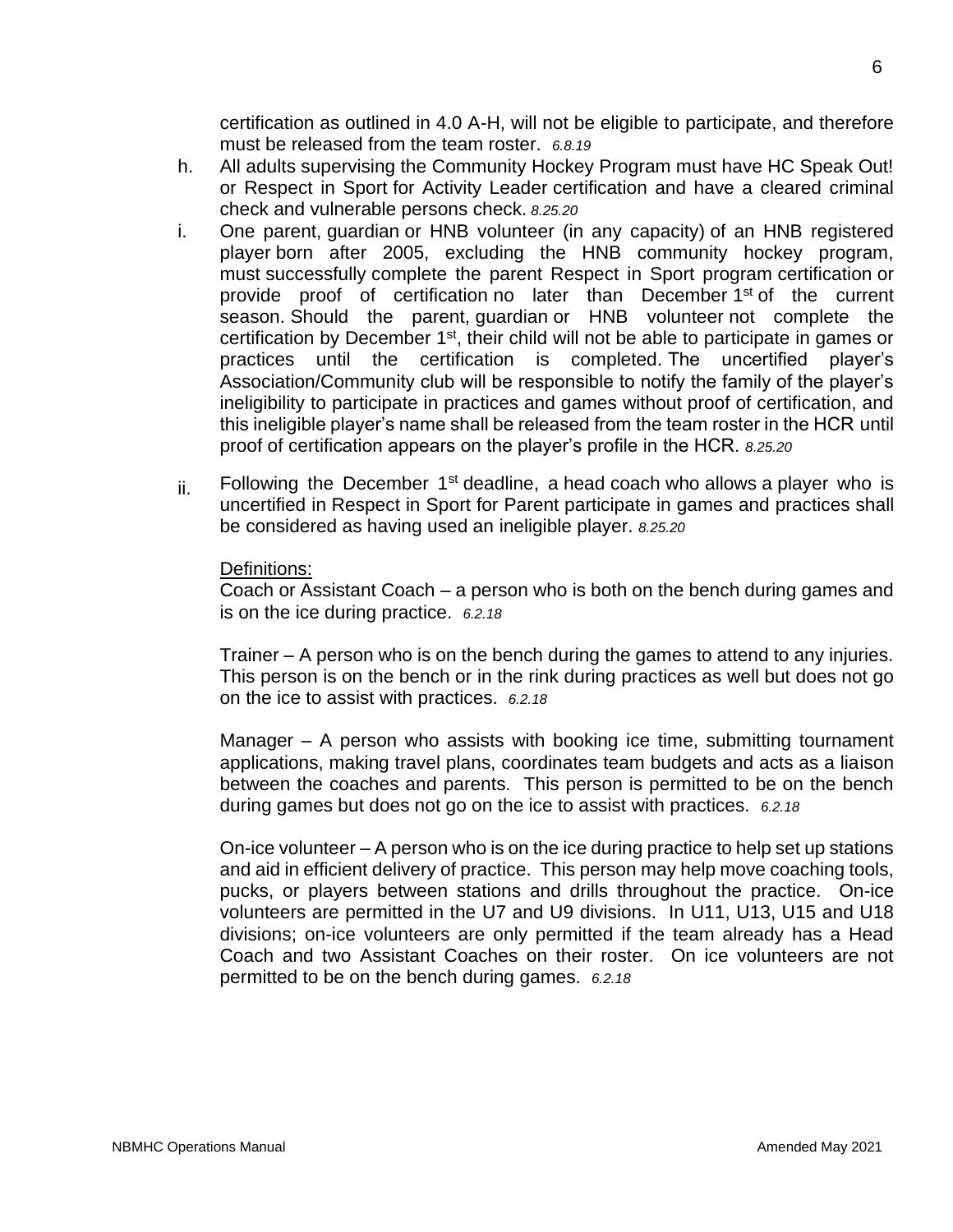#### **SECTION 5 – MEMBER DISCIPLINE**

- 5.0 a. Any violation of the NBMHC Constitution, By-Laws or Regulations or decisions of the Executive Committee by any member of the NBMHC shall render such member liable to suspension by a 2/3rds vote of the NBMHC Executive Committee. *6.13.04*
	- b. Any player suspended in Minor or Minor Female Hockey at the end of a season must serve his/her remaining suspension at the start of the next regular season scheduled games. At the discretion of the HNB District Director, EDZA Chair or designate, the player may be permitted to participate in training camps and exhibition games that are part of the tryout process. Once the team is picked the player will not be permitted to play further pre-season exhibition games until his/her suspension has been served. *6.4.16*
- 5.1 In the event of a violation or non-compliance with a HC, HNB, NBMHC constitution and operating procedures of leagues, associations, clubs and/or teams will be restricted to play within the geographical boundaries of their respective Districts. In addition, they will forfeit their privilege to participate in all Zone tournaments and provincial championship play as sanctioned by the NBMHC. *8.25.20*

#### 5.2 Responsibility for issuing suspension as per Minimum Standards of Discipline: *6.4.16*

| Development league/playoff games<br>$\bullet$  | League President                                                                       |
|------------------------------------------------|----------------------------------------------------------------------------------------|
| Competitive league/tournament/exhibition games | <b>HNB Suspensions Coordinator,</b><br><b>NBMHC District</b><br>Director, or designate |
| Conduct/Code of Ethics                         | <b>NBMHC Chair/HNB President</b>                                                       |

- 5.3 A Suspension Report shall be posted on the HCR *[6.2.12](https://hcr.hockeycanada.ca/hcr/Reports/Member/MemberSuspension%206.2.12)*
- 5.4 All Game incident reports and game sheets must be forwarded to the coordinator of Suspensions at the following email: [suspensions@hnb.ca](mailto:suspensions@hnb.ca) or by fax at 506-830- 6773. *6.10.17*

#### **SECTION 6 – PROTESTS, HEARINGS, APPEALS**

6.0 PROTESTS:

A verbal protest must be made by the captain of the aggrieved team to the referee at the first reasonable opportunity after the action or decision, complained of, 5 minutes after the close of the period in which such action or decision is made or within 5 minutes after the end of the game and said protest must be noted on the Official Game Report by the referee. *6.13.04*

- 6.1 HEARINGS (Harassment, Abuse, Bullying):
	- a. Harassment, abuse, bullying complaints shall only be considered when submitted in writing to the HNB Executive Director on the official complaint intake form. *6.2.18*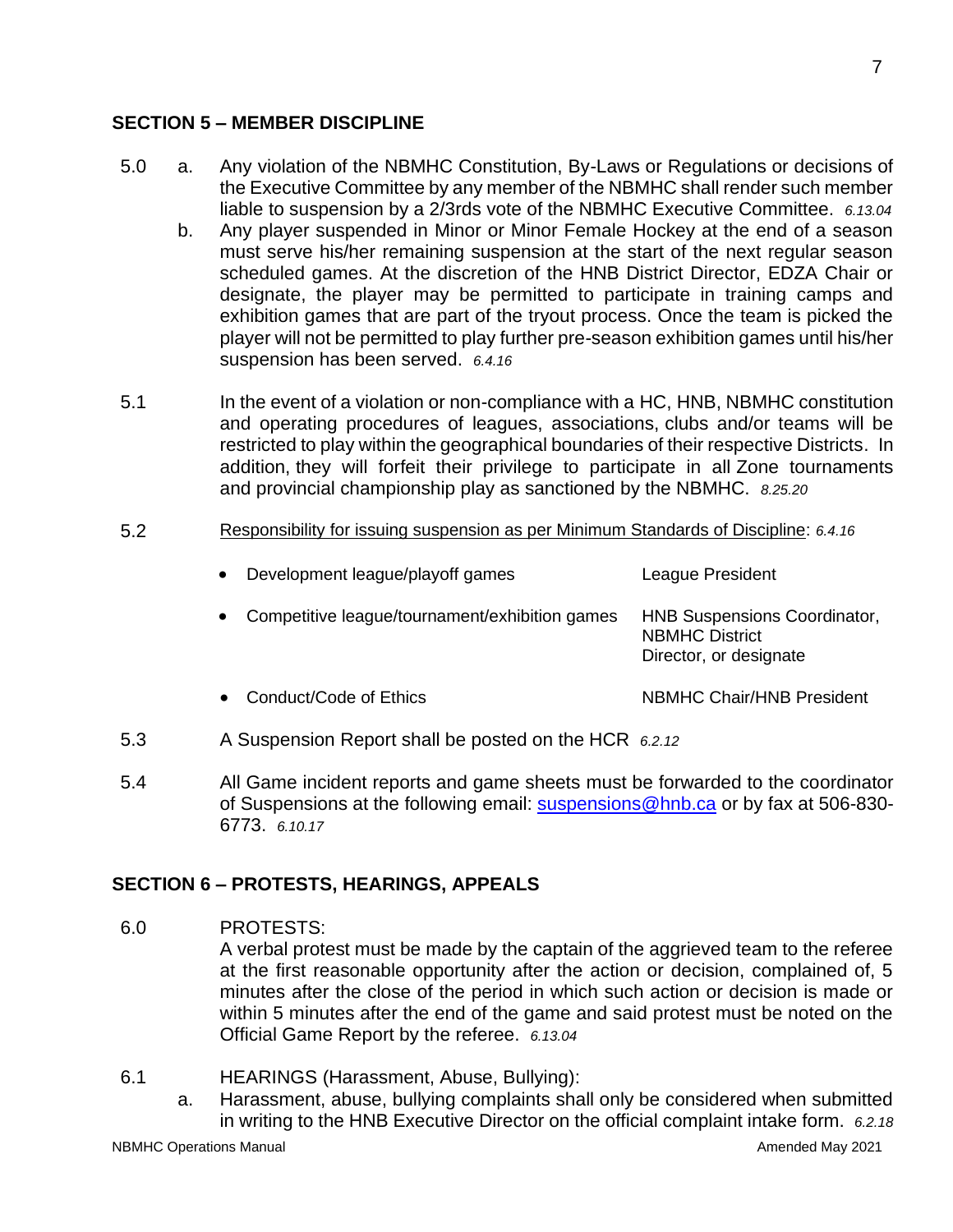- b. The District Director or EDZA Chair (Development only) must schedule a hearing within 5 business days of receiving a written complaint. *6.8.19*
- c. The defendant and the complainant may have 1 person accompany him/her to the hearing. This person does not have a voice. *6.8.19*
- d. The person assigned to investigate may have 1 person accompany him/her to the hearing. This person does not have a voice. *6.2.18*
- e. A written decision to the defendant and the complainant within 15 days of the hearing. At the discretion of the Executive Director, this may be extended. *6.8.19*
- f. The defendant and the complainant may appeal this decision to HNB. Their appeal must be filed with HNB within 2 business days of receiving the written decision. *6.8.19*

#### Hearings (Misconduct)

Misconduct complaints shall only be considered when submitted in writing to the HNB Executive Director on the official HNB complaint intake form.

When a complaint of misconduct, conflicts of interest, failure of fiduciary responsibility (due diligence) that is not considered harassment, abuse, or bullying or other off-ice incidents, not considered to be harassment, abuse or bullying are received at the HNB office; the HNB Executive Director will review the initial complaint with the HNB Risk & Safety Committee Chair, HNB Minor Council Chair and EHC Chair (Development Hockey only). If it's decided that the complaint needs to be investigated, the following will occur: Steps:

Step 1 – The HNB Executive Director, Risk & Safety Committee Chair, Minor Council Chair and EHC Chair (Development only) will assign a ROC member, Board Member or other individual to lead the investigation. *6.2.18*

Step 2 – The individual assigned to carry out the investigation will review the complaint and decide on how to move forward (example - could be a conference call with the individual who issued the complaint, and a second conference call with the individual whom the complaint is against OR could be a face-to-face investigation). *6.2.18*

Step 3 - Recommendation be sent to the Executive Director who will then consult with Risk & Safety Committee Chair, Minor Council Chair and EHC Chair (Development only) on appropriate action. *6.2.18*

Step 4 - The Executive Director will assist in preparation of notice of appropriate action. *6.2.18*

NOTE – only complaints received on the HNB Complaint In-take Form will be accepted. *6.2.18*

- 6.2 a. Members incurring suspensions in excess of the Minimum Standards of Discipline shall be permitted a hearing by the District Director or League President within 48 hours of receipt of the official HNB game incident report. *6.15.08*
	- b. This hearing is to consist of an interview in person or by phone of the member that has been assessed the suspension. *1.26.08*
	- c. The member that has been assessed the suspension can defend himself at this time. *1.26.08*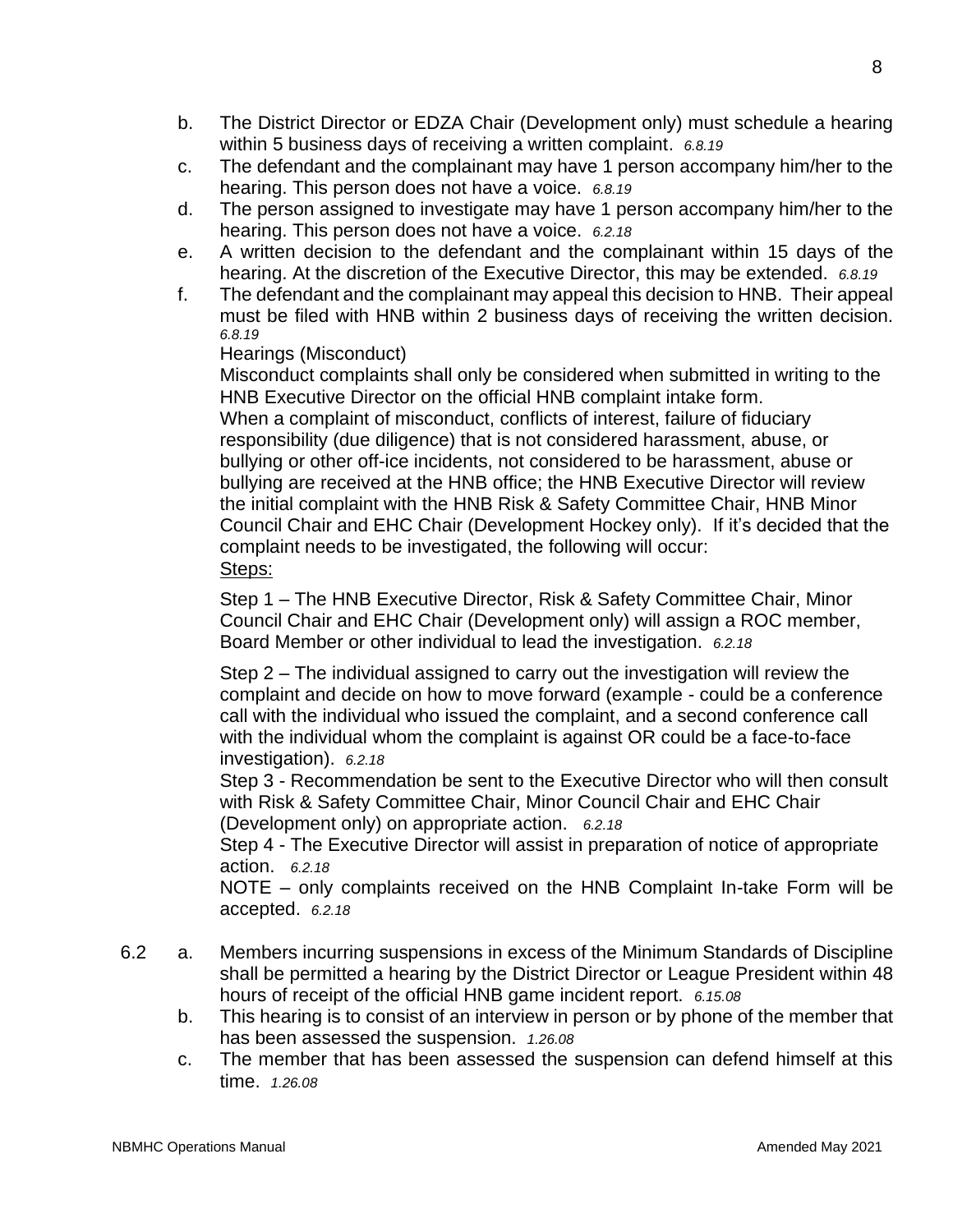- d. The District Director or League President may choose to consult with the officials, coaching staff or any other member in attendance of the game in which the infraction occurred. *1.26.08*
- e. The District Director or League President is to render the suspension directly following the hearing. *1.26.08*
- f. The member may appeal the suspension to HNB. Their appeal must be filed with HNB within 48 hours of receiving the District Director or League President's ruling. *1.26.08*

### **SECTION 7 - RISK, CONDUCT AND SAFETY MANAGEMENT**

- 7.0 The responsibility for managing risks related to the game of hockey lies with every person involved in the game. Every member should follow these general guidelines: *9.20.04*
	- $\triangleright$  always be conscious of potential risks
	- ➢ do not sign any agreements that transfer unnecessary responsibility to yourself or your league or association/club
	- ➢ use common sense
	- $\triangleright$  try to minimize risks, even though all cannot be eliminated
	- ➢ practice risk management in such a way as to add to the enjoyment of the game

Good risk, conduct and safety management includes four principles: *6.11.06*

- $\triangleright$  identifying
- ➢ measuring
- $\triangleright$  minimizing and avoiding
- $\triangleright$  financing

#### 7.1 **IMPORTANCE OF RISK, CONDUCT AND SAFETY MANAGEMENT**

The primary concern of most administrators is to reduce the frequency and severity of hockey injuries. When an injury occurs, Hockey Canada's insurance program may have to respond. If administrators are successful in managing the risks confronting the association, then injuries, claims and increased premiums can be minimized. *9.20.04*

#### 7.2 **AREAS OF CONCERN** *9.16.06*

- . the arena contract: always read the rental agreement carefully and forward to HNB's office for Hockey Canada approval prior to signing the arena: emergency exits, roofing, scoreboard, ventilation
- . the rink: boards, ice, nets, glass.
- . the verbal contract
- . bus contracts
- . equipment
- . billeting
- . child abuse
- . fundraisers *9.10.06*

#### 7.3 **ARENA SAFETY INSPECTION**

Available at Arena Safety Inspection *6.11.06*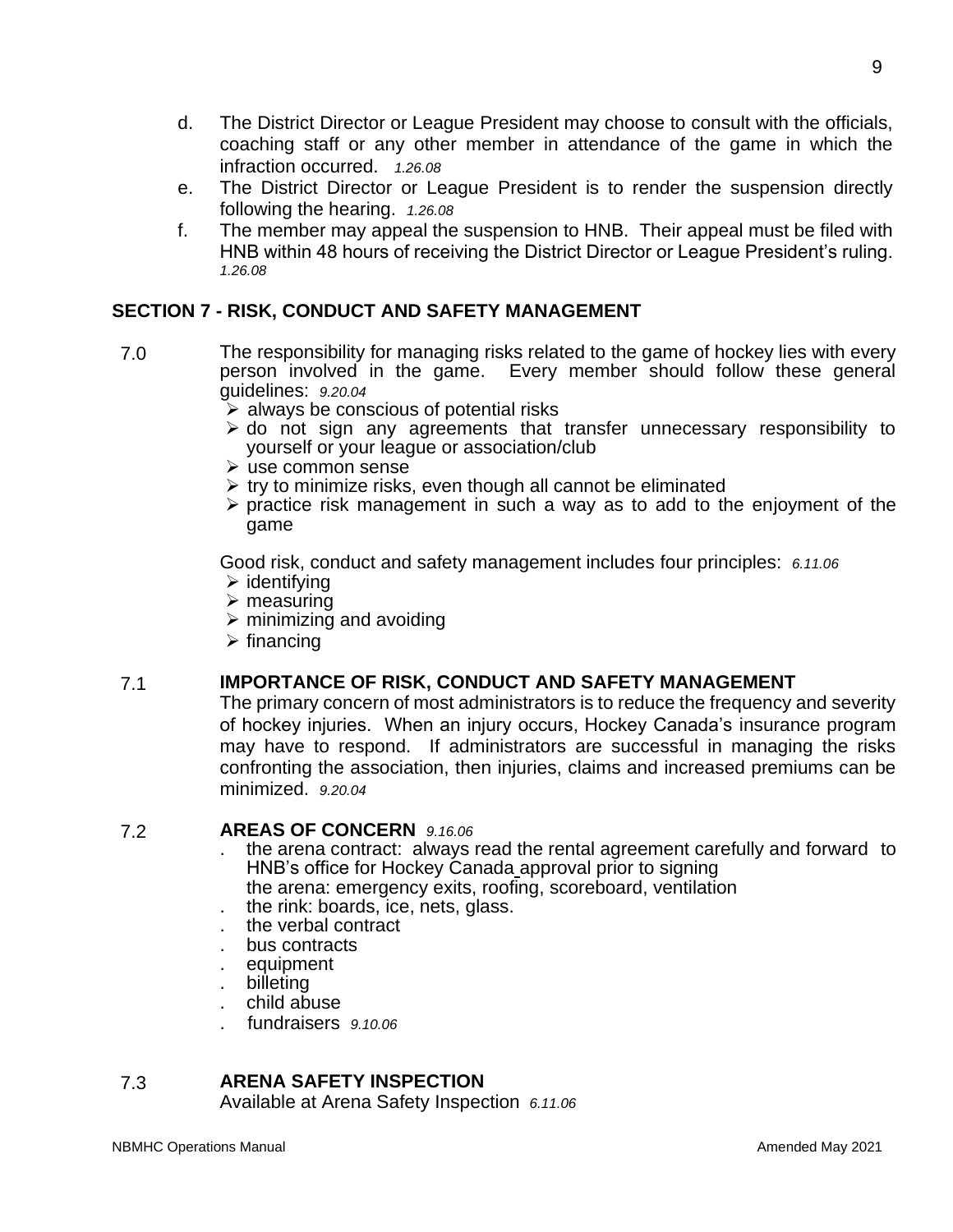#### 7.4 **ARENA AGREEMENT**

Available at [Forms](http://www.hnb.ca/site/en/administration/forms/minor-hockey) *6.11.06*

7.5 **HNB HARASSMENT AND ABUSE POLICY AND PROCEDURES**  Available at [Complaint Intake Form](http://www.hnb.ca/site/en/hockey/minor-hockey/minorimportantdocuments/complaintintakeform) *6.11.06*

#### **SECTION 8 – SPECIAL EVENT SANCTIONING**

8.0 a) Hockey Canada adopted an online special event sanctioning program. Teams must submit an online Certificate of Insurance Request via the link provided below. The branch will review all eligible online requests. BFL will issue the Certificate of insurance for eligible requests. Once approved by BFL, the certificate of insurance will be sent to the branch who will forward it to the CLUB/TEAM/ASSOCIATION. The process can take up to 5 business days. <https://sportscert.bflcanada.ca/?BRANCH=HNB>*8.25.20* b) Only eligible hockey-related events/activities, including dry-land training will be sanctioned as per Hockey Canada guidelines. *8.25.20*

#### **SECTION 9 – CODE OF ETHICS**

- 9.0 Managers and coaches are expected to share with game officials the responsibility for orderly conduct of the contest by the following: *6.13.04*
	- a. Acknowledging the authority of officials in a contest and by relating to them in a respectful manner. *6.13.04*
	- b. Exercising control over players in their charge and serving as a stabilizing agent during contentious moments of games. *6.13.04*
	- c. Exercising control of their own conduct so as to avoid inciting players, officials and spectators. *6.13.04*
	- d. Conducting themselves at all times in a manner which is appropriate to the responsibilities of their position. *6.13.04*
- 9.1 a. It is considered unethical for any HNB member to comment in a disparaging manner to the press, make derogatory remarks publicly about another person, program or association. *6.13.15*
	- b. The sanction may be a 3-week suspension, as a minimum. *9.20.04*
	- c. The second incident in the same hockey season shall be an automatic suspension for a minimum of one year. *6.11.06*

#### **SECTION 10 – CONDUCT**

- 10.0 The membership shall adhere to the NBMHC Fair Play Policy. *9.20.04*
- 10.1 The NBMHC Minimum Standards for Discipline shall be enforced by the HNB Suspensions Coordinator, District Directors and League Presidents for all discipline under the NBMHA. *6.4.16*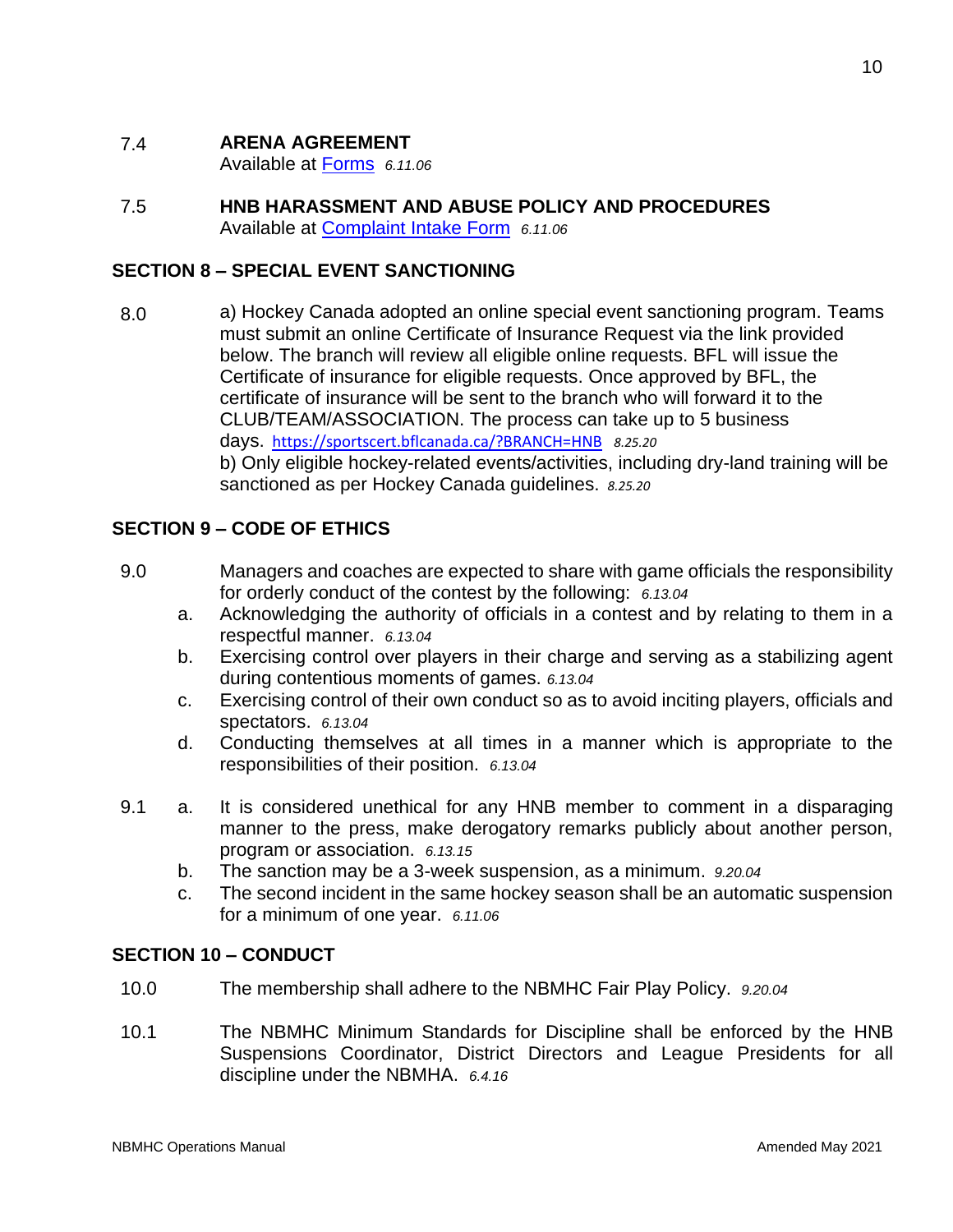### **SECTION 11 – CONFLICT OF INTEREST**

- 11.0 A potential conflict of interest is deemed to arise when any elected member of the NBMHC Executive Committee is involved: *6.11.06*
	- a. As a member of or holds any position within an amateur league, club or team. *6.11.06*
	- b. In receiving remuneration of any amount for any position within an amateur hockey league, association/club or team. *9.20.04*
- 11.1 When a potential conflict of interest is deemed to have risen, the member involved: *6.11.06*
	- a. Shall immediately notify the NBMHC Executive Committee. *9.20.04*
	- b. Shall not participate in discussion and shall absent themselves from the meeting when any item is being discussed by the Executive Committee or any of its Committees which the presiding Chair considers a conflict. *9.20.04*
	- c. Shall not solicit information on any item. *9.20.04*

### **SECTION 12 - ADMISSION OF A MEMBER**

### 12.0 **RESPONSIBILITIES**

- a. Association, Club and League presidents are responsible for ensuring that deadlines and membership procedures outlined in HNB's Constitution, By-Laws and Regulations are fully respected. *6.13.10*
- b. Association Registrars are responsible to maintain all of their association member and team information using Hockey Canada's Hockey Registry System ("HCR"). League Presidents are responsible to forward their membership application to HNB's office. *9.20.04*
- c. Conditional refusal at all times, HNB and the NBMHC maintain the right to refuse a member's membership and shall make its reasons known. *9.20.04*
- d. Team Roster Forms must be approved by the NBMHC District Director. *6.10.07*
- e. Within the geographical boundaries of their respective district**,** each District Director has the responsibility of determining clearly the recruiting territory available to each team in order to provide balanced competition. *6.7.14*

### 12.1 **RESPONSIBILITY OF PROVING THE ELIGIBILITY OF A MEMBER**

- a. Team officials have the responsibility of proving the eligibility of their players. *9.20.04*
- b. Any player proven guilty by his Branch, or HC of falsifying a birth certificate, association application form or forging and playing under an assumed name, or of having had knowledge that same had been falsified, or of playing on other than his own birth certificate, shall be automatically suspended from playing hockey with any team affiliated with the HC for a period of up to three years from the date of his suspension. *9.20.04*
- c. Any team official, executive member of a team, club or association, proven guilty after a proper hearing by his Branch or HC of having been party to, or having had knowledge of the playing of an ineligible player, shall be suspended for a period of not less than 3 years from playing or holding office with any team, club or association affiliated with HC. *6.11.06*
- d. An ineligible player may also be defined as any player deemed suspended, not properly rostered or affiliated with his team or not having met the requirement of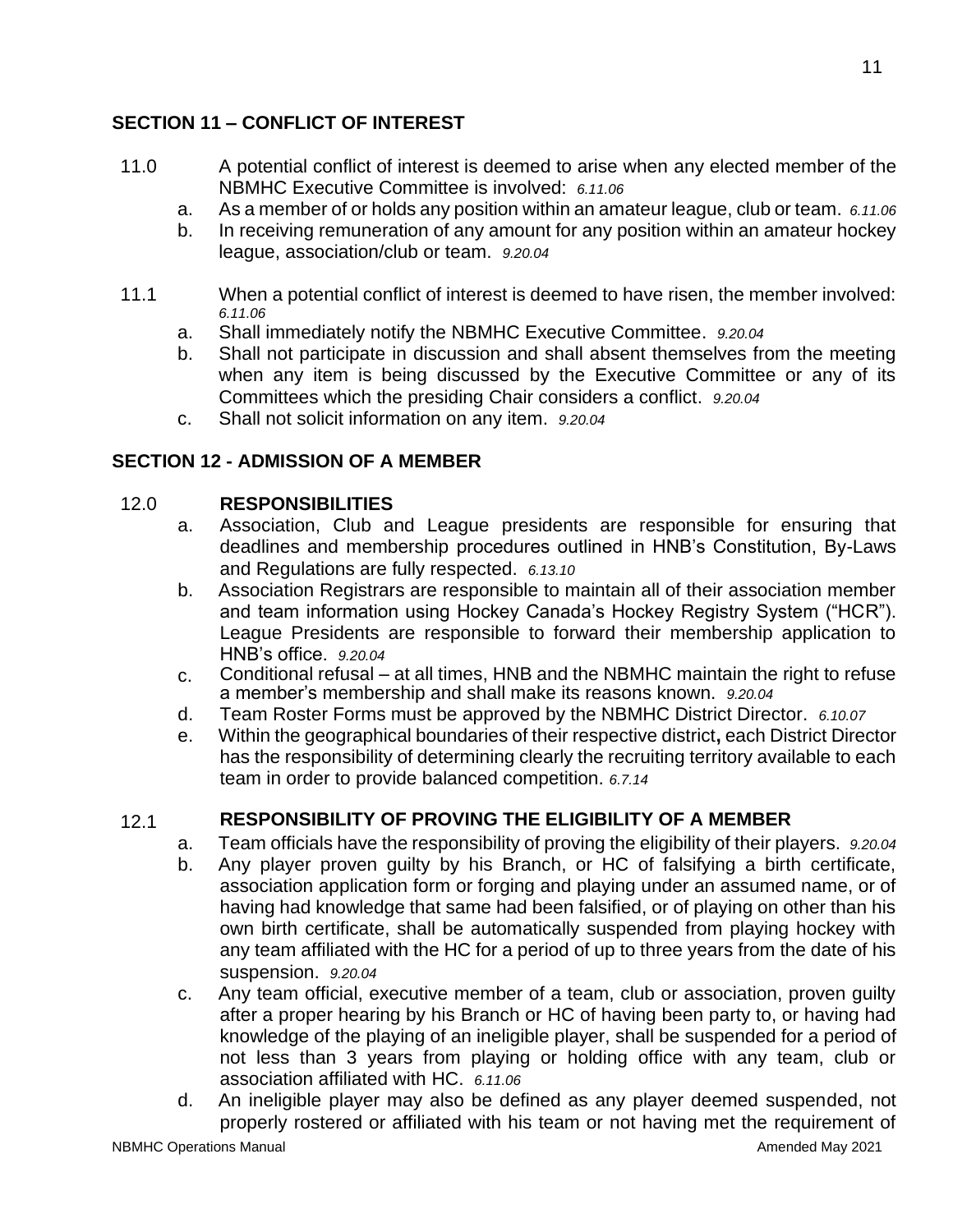the NBMHC Operations Manual and shall be immediately suspended until dealt with by the Executive Committee. *6.15.08*

e. If a team participates with a player deemed ineligible, all games played with the ineligible player shall be declared a forfeit and the team shall be denied any participation in provincial playoffs during the current season. *1.26.08*

#### 12.2 **DISTRIBUTION OF FORMS**

HNB's Coordinator of Membership Services is responsible for the distribution and collection of membership application forms. *6.2.12*

#### 12.3 **MEMBERSHIP DEADLINES** *6.13.10*

| a.<br>b.<br>C. | 7 days prior to AGM<br>7 days prior to AGM<br>7 days following start of<br>season | Association / Club (in order to vote at the AGM)<br>League (in order to vote at AGM)<br>Players pre-registered in the HCR and payments must<br>be submitted to HNB's office |
|----------------|-----------------------------------------------------------------------------------|-----------------------------------------------------------------------------------------------------------------------------------------------------------------------------|
| d.             | October 15                                                                        | League membership deadline                                                                                                                                                  |
| е.             | November 15                                                                       | Novice games shall commence                                                                                                                                                 |
| f.             | November 30                                                                       | HCR membership complete and payment submitted to<br><b>HNB</b> office                                                                                                       |
| g.             | November 30                                                                       | Provincial team roster forms submitted to<br><b>District</b><br><b>Director</b>                                                                                             |
| h.             | December 1                                                                        | Deadline for Parent Respect in Sport certification                                                                                                                          |
| i.             | December 15                                                                       | Certification deadline                                                                                                                                                      |
| j.             | January 10                                                                        | Last day to roster a development or competitive player                                                                                                                      |
| k.             | January 15                                                                        | Competitive playoff schedule submitted to respective<br>District Director and HNB office                                                                                    |
| L.             | January 15                                                                        | Last day to sign a Special Affiliate Player in HCR                                                                                                                          |
| m.             | January 31                                                                        | Submission deadline to host Provincial Championships<br>to District Director and HNB Office. 5.2.15                                                                         |
| n.             | February 10                                                                       | Last day to register a recreational player                                                                                                                                  |
| о.             | February 10                                                                       | Deadline to add bench staff 6.8.19                                                                                                                                          |
| p.             | February 15                                                                       | Final date to submit outstanding payments for season                                                                                                                        |
|                |                                                                                   |                                                                                                                                                                             |

### **SECTION 13 - ASSOCIATIONS / CLUBS**

- 13.0 Associations and clubs shall enforce the Hockey Canada Co-ed Dressing Room Policy. *6.13.10*
- **13.1** Required Membership Information *9.20.04*
	- a. Elite Hockey Commission Application for membership duly signed by the President, Secretary of the association and the EH Commission Chair. *6.13.10*
	- **b.** Association/Club Application for Membership, duly signed by President, Secretary and respective District Director. **Female Association/Club applications for membership duly signed by President, Secretary and Female Commissioner.** *5.27.21*
	- c. Annual membership fee *9.20.04*
	- d. Current constitution, by-laws and regulations *9.20.04*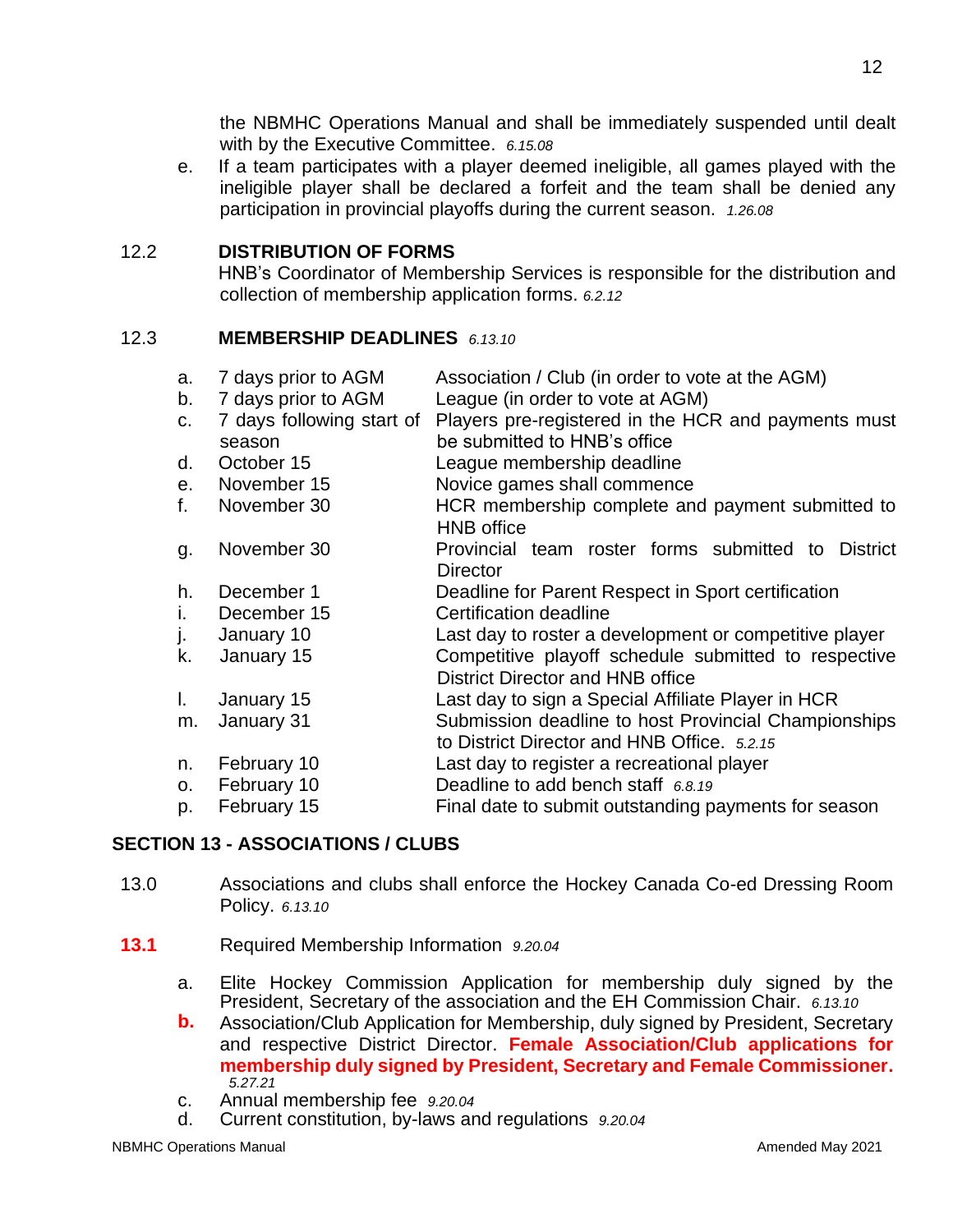- 13.2 Associations and clubs must submit the above information 7 days prior to HNB's annual general meeting held in June. *1.24.09*
- 13.3 Associations and clubs which fail to register by this deadline must submit their application information to the NBMHC's September meeting for consideration. *9.20.04*
- 13.4 Associations/clubs are mandated to use the Hockey Canada Registry (HCR) for all memberships. *6.13.10*
- 13.5 For membership purposes, the following shall apply:
	- a. District Association 6.2.12 **.** U21 6.4.16
	- b. Community Club *6.13.10* U18 AA, A, B, C *6.13.10*
		-
		- U15 AA, A, B, C *6.13.10*
		- U13 AA, A, B, C *6.13.10*
		- U11 AA, A, B, C *6.13.10*
		- U9 Program *6.13.10*
		- U7 Program *6.13.04*
		- Female AA, A *6.2.18*
- 13.6 All minor associations/clubs and leagues must have a semi-annual meeting and a general meeting before the HNB Annual General Meeting. *6.15.08*
- **13.7 Female Associations shall have governance and authority to provide female teams. HNB shall support the formation of Female Associations.** In districts that do not have a female association, associations/clubs must facilitate the registration of female players that wish to play on all female teams. Associations/Clubs must provide a female team where the numbers are warranted. *5.27.21*

#### **SECTION 14 – LEAGUES**

- 14.0 REQUIRED MEMBERSHIP INFORMATION *6.11.06*
	- a. League Application for Membership, duly signed by President and Secretary
	- b. Annual membership fee
	- c. Current constitution, by-laws and regulations
- 14.1 October 15 is the deadline to register a league for the current season. *9.20.04*
- 14.2 January 15 is the deadline for Competitive leagues to submit their playoff schedule to their respective NBMHC District Director. *6.7.14*
- 14.3 Registered leagues under the NBMHC shall not receive a performance bond in excess of typical ice time and officiating costs for 1 game. If a team meets its full league commitment, their performance bond shall be returned, in full, at the conclusion of the season. *6.13.04* HC Rule 10.14 and the NBMHC Minimum Standards for Discipline shall be strictly followed. *6.11.06*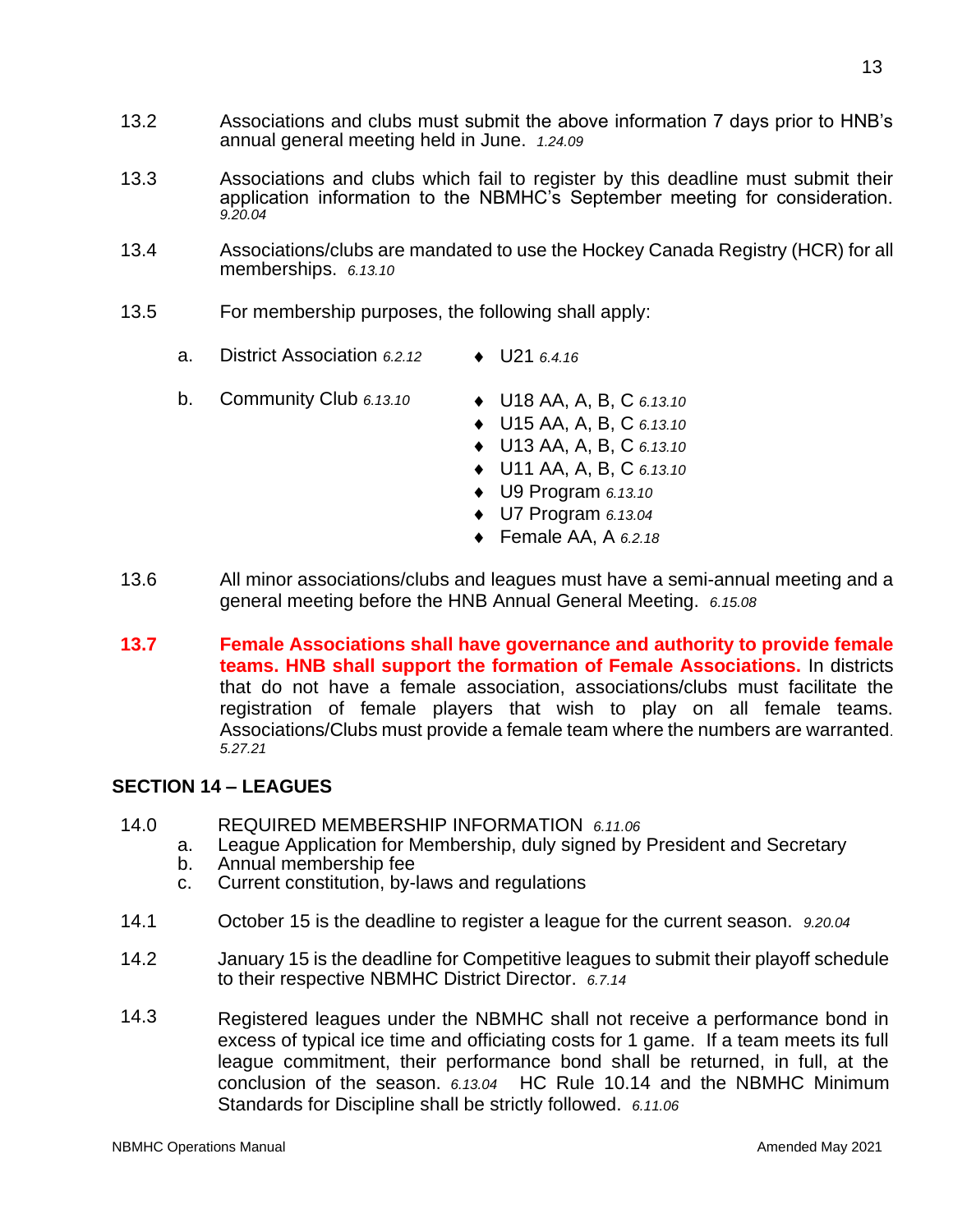- 14.4 The NBMHC Executive Committee only shall approve all-star games within a single league structure. *6.13.04*
- 14.5 a) Any team failing to complete their obligations or present themselves for a scheduled game in their league shall not be allowed to participate in Zone tournaments and provincial championships. b) Any team whose association intends on applying to host a zone tournament or provincial championship must submit a copy of their league classification to their respective district director and association president no later than January 31st *8.25.20*

#### **SECTION 15 – TEAMS**

- 15.0 Team official(s) includes all or any of the persons involved in the management and operation of the team, which includes the coach, assistant coach, manager, safety person; or any other duly registered team personnel. It does not include the club or association president. *6.15.08*
- 15.1 Team officials shall be held responsible for the conduct of their players before, during and immediately following a game. *6.13.04*
- 15.2 A competitive team shall be composed of a minimum of 12 players, excluding affiliate/associate players, 1 of whom must be a full-time goaltender, except U13 and below. A 'C' and a female AA or A team shall be composed of a minimum of 8 rostered players, excluding affiliate/associate players, 1 of whom must be a fulltime goaltender, except U13 and below. *6.8.19*
- 15.3 Clubs shall register with their District Director their provincial team rosters, no later than midnight November 30 of each year. No team membership shall be accepted after that date without approval of the NBMHC Executive Committee. *6.13.04*
- 15.4 Team classification procedure shall be as per the NBMHC Zone and Provincial Championship Regulations. *5.2.15*
- 15.5 The following definitions shall apply:
	- a. Division: U7, U9, U11, U13, U15, U18, and U21. *6.4.16*
	- b. Category: AAA, AA, A, B and C. *6.15.08*
	- c. Classification: Development, Competitive, and C. *6.8.13*
	- d. Checking hockey includes U15 division and above AAA, AA, A, and B categories. Non-checking hockey includes U11, U13 and 'C' classification. *6.8.13*
	- e. For female hockey: Division: U7, U9, U11, U13, U15, U18 Category: Female AAA, Female AA, Female A Classification: Development, Competitive and Female All female hockey is non-checking. *6.2.18*
- 15.6 Re-categorization of club teams must be done by January 31st by the District Director for ratification by the NBMHC Executive Committee at their semi-annual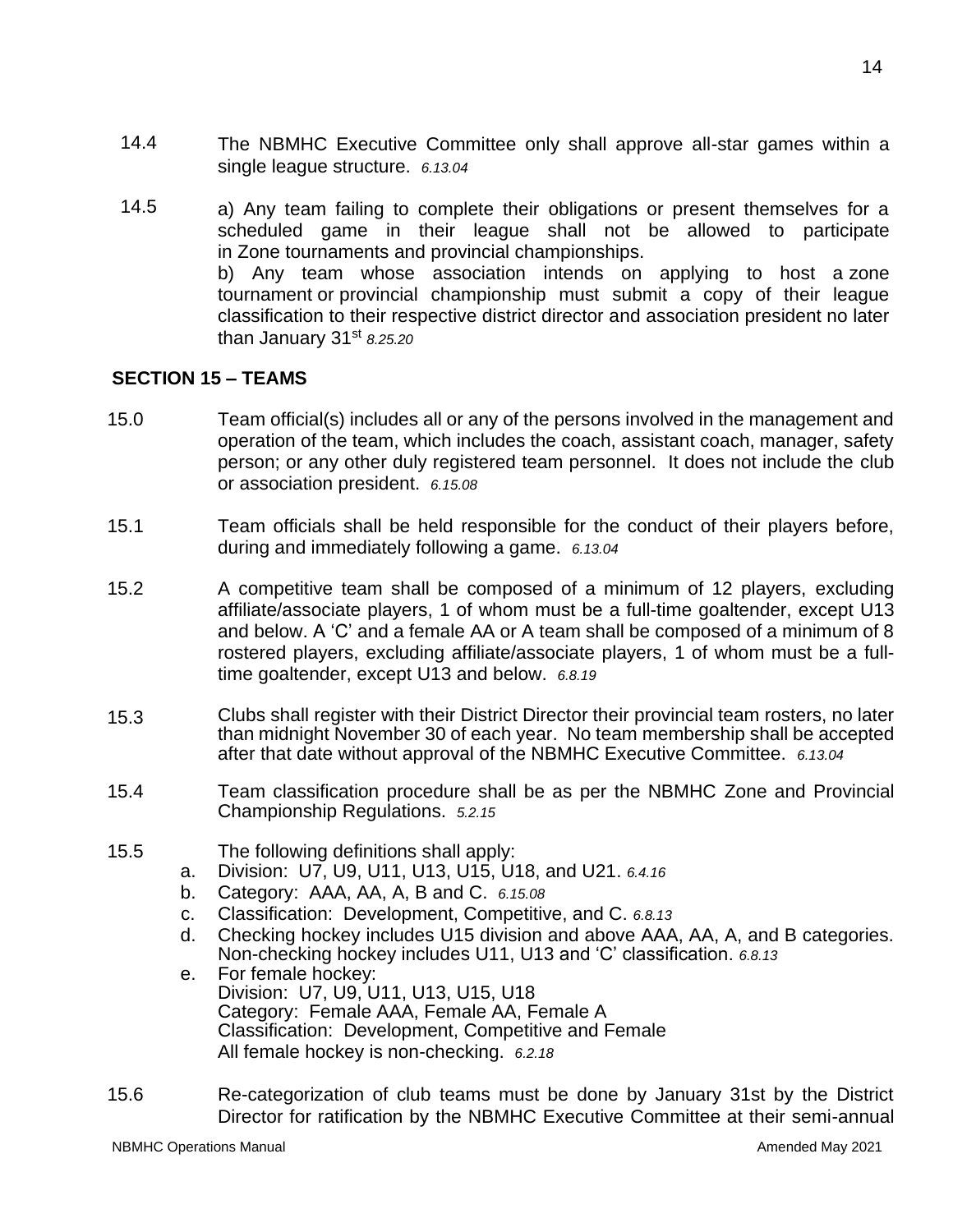meeting. It would be the responsibility of each association/club to advise the appropriate District Director of possible changes to consider, prior to the semiannual meeting. *6.10.07*

- 15.7 For the purpose of AA, A, B and C teams shall draw players from within their District following criteria established by the Associations. *6.13.10*
- 15.8 Teams can roster a maximum of 19 players, of whom at least 2 must be goalkeepers and do not play any other position. U18 C teams may register 25 players on their roster, but only dress 19 at a time. The remainder of the U18 teams may roster 21 players but only dress 19 at a time. *11.10.18*
- 15.9 NBMHC U21 C teams may register 25 players on their roster. For provincial championships and tournaments any 19 of the 25 can play in any game provided they are officially registered. *6.4.16*
- 15.10 Goalkeepers
	- a. Player Roster Forms upon which goalkeepers are registered shall be clearly marked as goalkeeper, except U13 and below. *6.13.04*
	- b. Any coach who allows either of the goalkeepers to play in any position other than goal, U15 division and above, shall be immediately suspended until dealt with by the Executive Committee, as per article 12.1d. HNB "C", Female AA and Female A registered teams playing within New Brunswick shall be exempt from this rule. *6.2.18*
	- c. No replacement can be made for an ill or injured player, except the goaltender. (Refer to HNB Regulation 106.g). *6.8.13*
	- d. For "C", Female AA and Female A teams, a replacement for an absent goaltender may come from the same category, in the division or lower division, provided permission is obtained from the District Director and the goaltender's team. *6.2.18*
- 15.11 HNB U7 Program/U9 Program

In all cases, NO ALL-STAR and NO ELITE TEAMS – NO EXCEPTIONS *9.20.04*

- a. HNB U7 Program/U9 Program shall be implemented. This program is based on a child who starts hockey at 4 years old and spends 5 years in hockey before entering U11, shall be implemented by all clubs as follows: *6.2.12*
- b. Year 1 4 & 5 years old U7 Program 1 = U7 Skill Manual *6.2.12*
- c. Year 2 6 years old U7 Program 2 = U7 Skill Manual *6.13.10*
- d. U7 will be restricted to a total of 20 modified games. All individual scheduled events will count toward the 20 game total.*6.13.15* Years 1 and 2 allowed a maximum of 20 modified games with a start date of December 15 and will apply to any jamboree modified game structure. *6.13.10*
	- ➢ Fulltime designated Goaltenders will not be permitted in the U7 Program.
	- ➢ There needs to be a certified coach for every 10 players or major fraction of (16 players require 2 coaches).
	- ➢ Small area modified games are strongly recommended.
	- $\triangleright$  For the purpose of these guidelines, the definition of modified game versus practice would be any ice session with less than 60% practice time is classified as a modified game.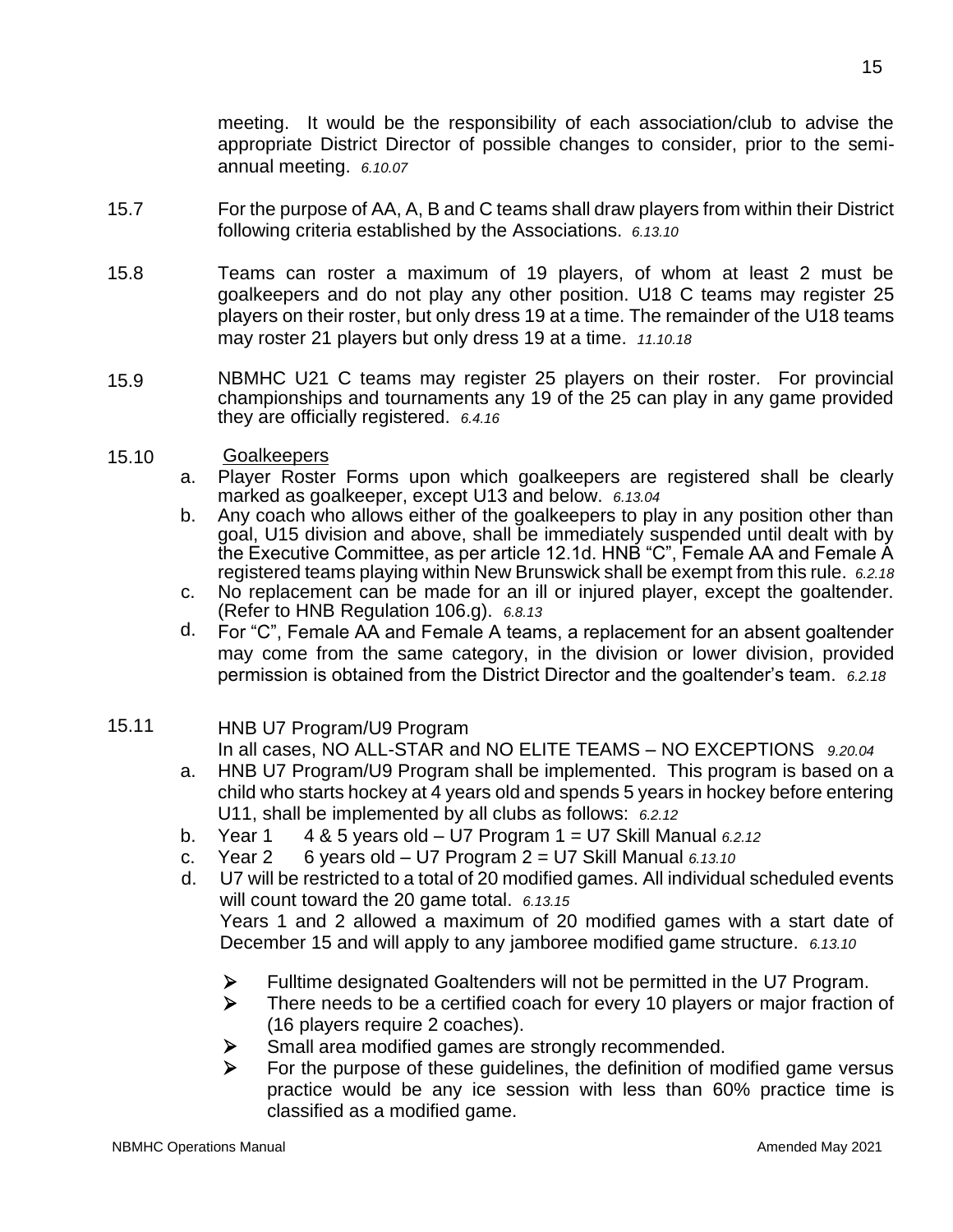On a yearly basis, the Minor District Director will review with their Minor Associations the U7 and U9 Guidelines outlined in the Minor Operations manual *6.7.14*

- e. Year 3  $\overline{7}$  years old  $-$  U9 1 = Hockey Canada U9 Skill Manual, introduction to hockey coaches on-ice teaching/first half of year: *6.11.06*
	- U9- 1 will be restricted to a total of 35 games. All jamboree games , modified games and individual scheduled events will count toward the 35 game total. *6.2.18*
	- U9- 1 games (all games, including jamborees) will have a start date of November 15 and will be played half-ice for the duration of the season. *6.2.18*
	- Positioning for face-offs *6.13.04*
	- Goaltending *6.13.04*
	- Off-sides *6.13.04*
	- General rules of the game *6.13.04*
	- ◆ No league and no championships 6.13.04
- f. Year 4 8 years old U9- 2 Hockey Canada Novice Skill Manual *6.11.06*
	- ➢ No league and no championships *6.13.04*
- g. Years 3 and 4 ➢ U9- 2 will be restricted to a total of 35 games. All jamboree games, modified games and individual scheduled events will count toward the 35 game total. *6.2.18*
	- ➢ Hockey games 1/3 game/practice ratio. *6.13.10*
	- ➢ Modified will have a start date of November 15, with an end date of January 14 which will apply to any jamboree modified game structure. *6.2.18*
	- ➢ Full ice games may start January 15. *6.2.18*
	- Associations have that both 7 & 8 year old players on U9 teams will follow the U9- 2 game regulations. *6.2.18*
- h. Modified games, will be set-up as follows: *8.25.20*

U7 games :

Playing Surface – Cross-Ice

- The maximum size of the ice surface is 100 feet by 60 feet (100x60).
- U7 games will be played cross-ice for the entire season.

U9 games :

Playing Surface – Half-Ice

• The maximum size of the ice surface is 100 feet by 85 feet.

One net should be placed on the goal line and the other net placed inside the red line in the same end.

- i. The Criteria for modified games are:
	- i. Played on Cross-Ice or Half-ice *6.2.18*

ii. Format modified to encourage fun and fair play. Example of this would be not keeping score, using more than one puck, more than 6 players on per team. *6.13.10*

- iii. Use of a light weight puck. *6.13.10*
- iv. For U9 Half-ice games, see HNB U9 Playing rules. *6.2.18*

15.12 HNB U11 Program *6.8.19*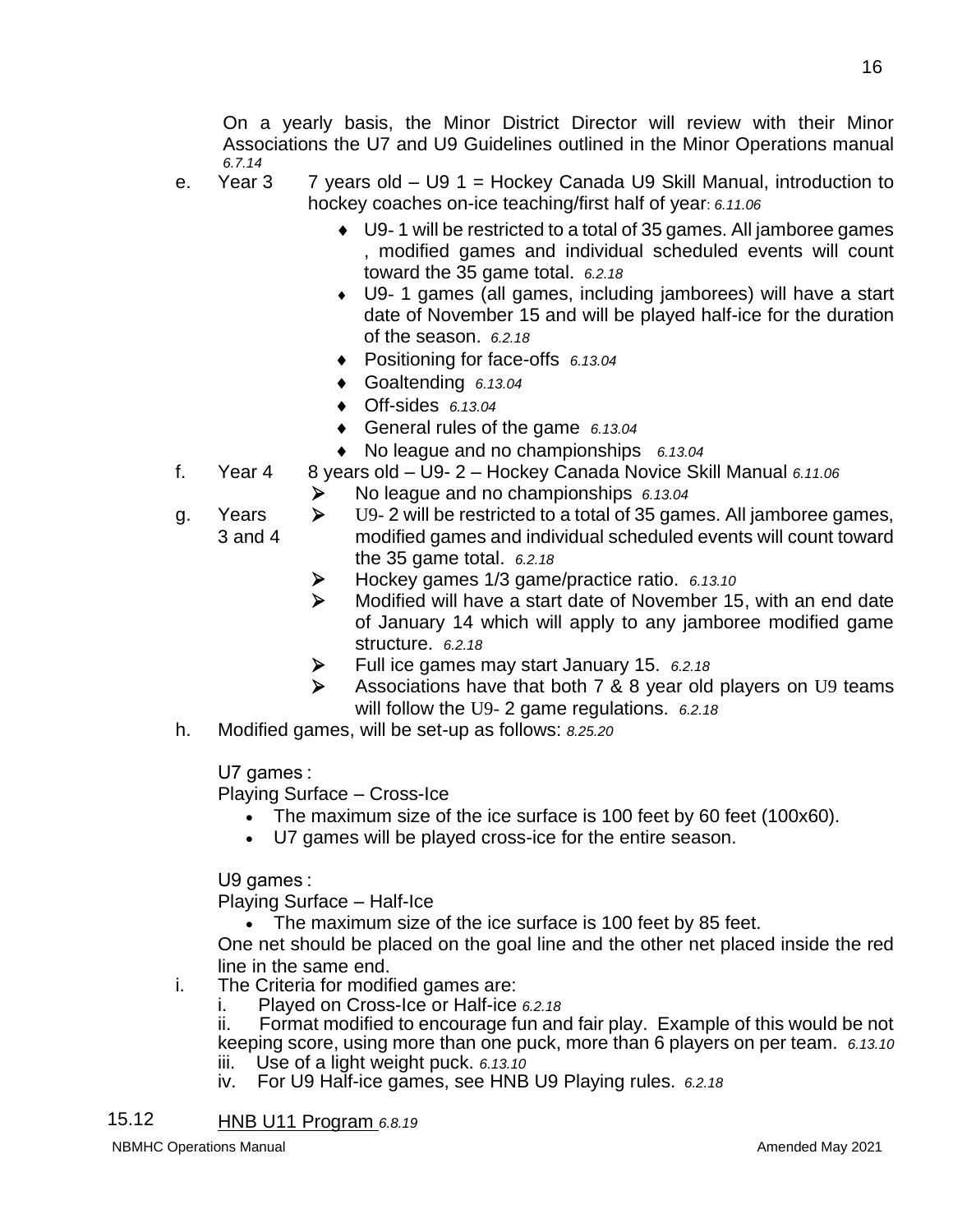Minor Hockey Associations shall implement the following seasonal structure for U11 teams:

#### Try-out phase:

Refers to the time period prior to the season starting -typically when prep camps and / or tryouts are held.

- No try-outs prior to the start of the school year
- No try-outs in off-season (April / May / June / July / August)
- No try-outs during the first week of school
- Associations must offer a minimum of 4 skates / practices prior to formal evaluations starting.
- Try-outs must be a minimum of 3 formal tryouts / evaluation sessions. Recommendation is 1 skill session, 1 small area game session, 1 formal game.

#### Development phase:

Refers to the time period following tryouts or evaluations prior to the start of the regular season starting.

- Must have a minimum of three weeks following team selection and prior to the start of regular season. Focus of the development phase is Skill Development.

#### Playoff phase:

Refers to the time period from the end of the regular season through to the end of the Playoffs.

Must be tournament style versus elimination rounds.

Additional requirements :

- Limit position specific specialization rotate all players through all positions
- Goalies not playing, are permitted to play out as a skater
- Maximum of 45 games per season, excluding playoffs (includes tournaments and exhibition games)
- Fair / Equal ice-time
- 15.13 Membership of a Member from Outside the New Brunswick Branch
	- a. Any team operating under the jurisdiction of a Branch other than New Brunswick and wishing to play in New Brunswick must present a written request to their original Branch or the one under which they operate. Upon receipt of written approval from such Branch, they will then forward same for approval from HNB and the League where they intend to play. *6.2.12*
	- b. Any player, whether from another Hockey Canada branch, or from another country(regardless of whether or not that country has ice hockey) , who is residing in NB and wishes to play hockey on an HNB registered team must acquire a written release from his former team and branch/federation and must apply to the HNB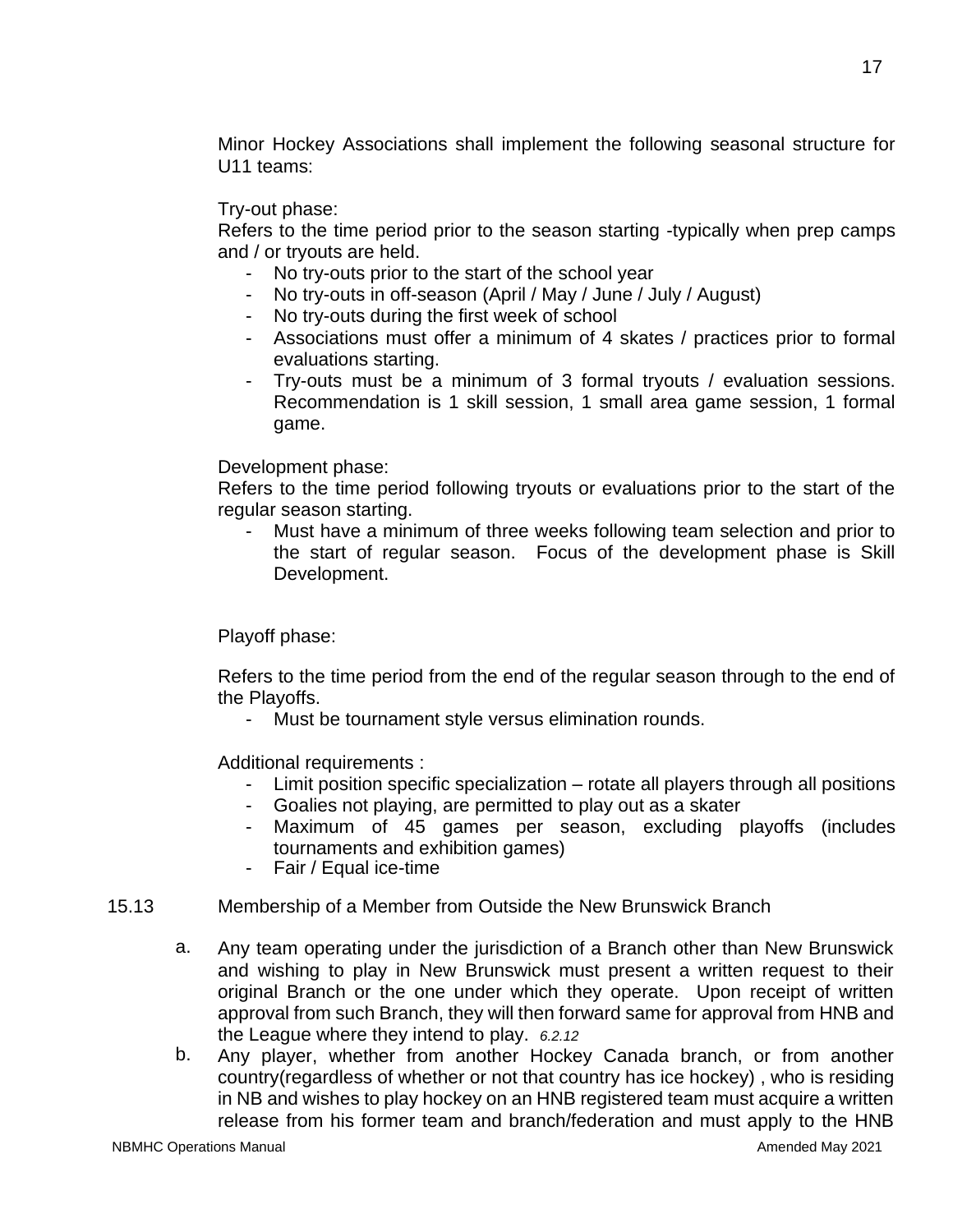membership services person for an official transfer. A player may not participate in any program within HNB until their complete transfer is approved at the branch level. Border and commuter players must also have an approved transfer from their home federation to Hockey Canada. This rule applies even if their home association does not offer ice hockey in their respective division. The permission of a border or commuter player is granted on a seasonal basis and must be renewed each season prior to their participation in any HNB program. *6.4.16*

c. Any out of country player wishing to play in N.B. must provide the HNB membership services person a copy of proof of valid health insurance. *6.4.16*

#### **SECTION 16 - GAME PRE-REQUISITES**

- 16.0 A minimum of 6 eligible players in uniform on each team shall be necessary to start a game [HC Playing Rule 2.2.a]. *9.20.04*
- 16.1 Each team may dress a maximum of 19 players for a game, divided as follows: 17 players and 1 or 2 goalkeepers. *9.20.04*
- 16.2 All associations/clubs will ensure that teams practice at least once for every game and encourage their teams to have a higher practice-to-game ratio where feasible. *9.20.04*
- 16.3 On-Ice Officials
	- a. All on-ice officials must be registered with HNB through the NBHOC and must wear the NBHOA crest on his sweater (black and white striped) and may wear a HC crest on the left sleeve. Only these 2 such crests shall be worn. *9.20.04*
	- b. The wearing of the black and white sweater is mandatory for all on-ice officials. *9.20.04*
	- c. No coach or player may officiate as a Referee or a Linesman in the division of the league where he coaches or plays except as provided in HC Playing Rule 5.2. *9.20.04*
- 16.4 The person acting as coach shall sign the Official Game Report before the commencement of the game and shall be deemed the responsible official in charge of the team before; during and after the time it is in the arena for the purpose of playing hockey games. It is understood that this person must be a registered coach, manager or an executive of the hockey team involved and will be held responsible for the conduct of his players immediately before, during and after all games. *6.11.06*
- 16.5 Injured players adhering to 17.9, players in uniform and a maximum of 5 bench personnel on a provincial roster form shall be allowed in the player's bench. The Referee is authorized to remove all others. *6.4.16*

#### **SECTION 17 – PLAYERS**

17.0 The minimum age of player membership is 4 years old in the current playing season as defined by Hockey Canada. *6.2.12*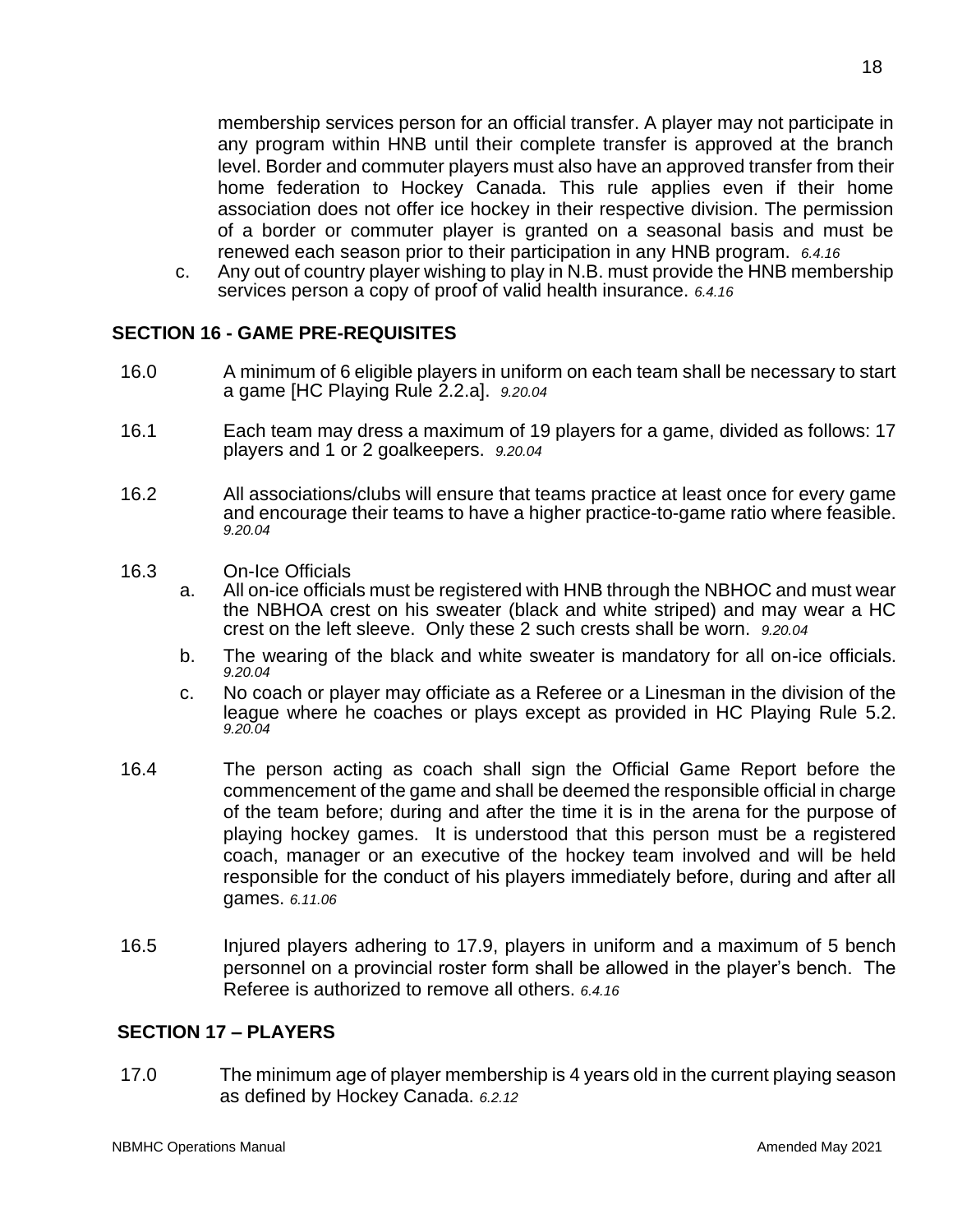- **17.1** All players must be on an HCR team roster prior to playing in a league game. All U7 and U9 Program players must be on an HCR team roster or an HCR team list. All player rosters must be entered into the HCR no later than **November 15th** of the current season. *5.27.21*
- 17.2 a. Players may not roster with more than one team at a time during the current season.
	- b. Any player participating in a league/team event, and not properly registered with HNB, is subject to suspension. Any team using an ineligible player is subject to suspension. *9.12.06*
	- c. Female players may dual register with a Minor male and Minor female team. Females choosing to dual register will declare to both associations and coaches upon registration which team will be her primary team. (Female AAA and NBIAA players are not eligible to Dual register). *6.2.18*
	- d. Dual registered female players are not permitted to affiliate under section 19. *8.25.20*
- 17.3 Registered non-AAA teams shall adhere to the following criteria with respect to the use of underage players in any division of minor hockey: *6.13.04*
	- a. The upward player movement shall be available for second year players beginning in U9. Players in their second year of a division are eligible to be evaluated for player movement to the highest category team in the next division of that Association or club. Note: For player movement related to AAA, please refer to the EHC Exceptional Player Status Guidelines. *6.7.14*
	- b. Overall hockey ability. *6.13.04*
	- c. Physical development. *6.13.04*
	- d. Social development. *6.13.04*
	- e. Players must rank in the top third of their position of the upper level team (skill level). In the U11 division only, players must rank in the top third of all skaters. Goaltenders must rank as the top goalie in the evaluation. *8.25.20*
	- f. The Selection Committee must be independent of the coaching staff of the team and must be made up of a representative of both the NBMHC and NBEHC, or their representatives. *6.13.04*
	- g. All players (aged and under-aged) must be evaluated objectively and ranked by the Selection Committee. *6.13.04*
	- h. The District Director from whose area the under-aged player is coming, must approve the selection and file same immediately with the Executive Director. *6.13.04*
	- i. The use of the player must remain consistent with this ranking during the playing season or his status may be revisited by the District Director responsible for his league. *6.13.04*
	- j. To balance program requirements of the association/club. *6.13.04*
	- k. A fee of \$250.00, payable to the Hockey New Brunswick District. *6.2.18*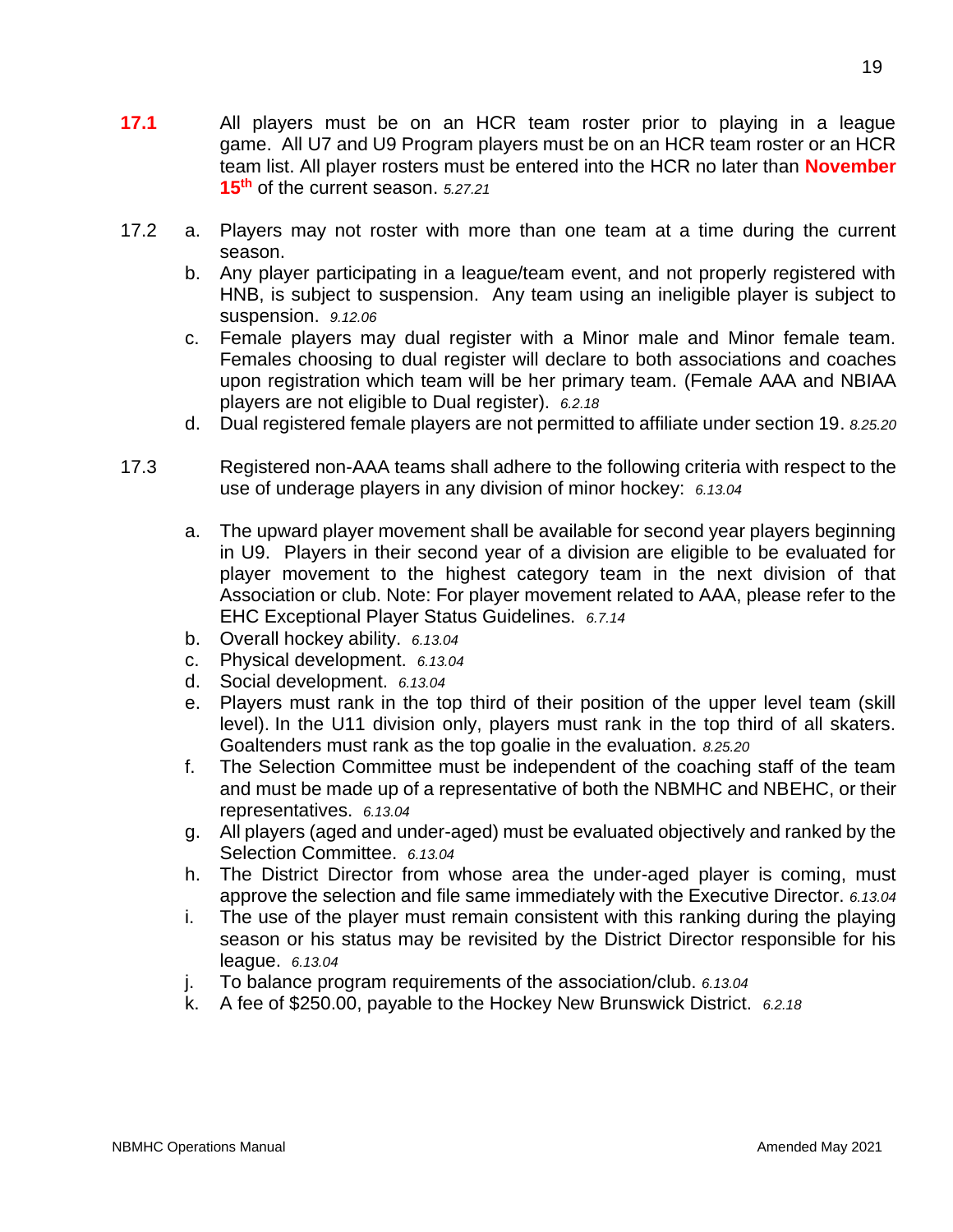- $17.4$ Players must roster within their appropriate age division unless permission is granted by their District Director for male players of a division to play down 1 division to 'C' only. The District Director shall use the following criteria for determining such movement: a. Risk and safety management. b. Medical. c. Compassion. Player skill level must be evaluated to be in the bottom 50% of players on the lower category team that the player is to be rostered to. Once the overage player is approved on the roster he is permitted to participate in provincial playoffs. *8.25.20*
	- b. At the discretion of the district director, female players may be permitted to play down one division and play at the co-ed competitive level, the co-ed "C" level or the female A level. Each request is reviewed on a case-by-case basis and the District Director shall use the following criteria for determining such movement: a. Risk and safety management. b. Medical. c. Compassion d. Development of the player. Female players must rank in the top 50% of the competitive team at the lower level. Once the overage female player is approved on the roster, they are permitted to participate in provincial playoffs, and all HNB sanctioned events. Participation in tournaments outside of New Brunswick would be at the discretion of the tournament organizing committee. *8.25.20*
	- c. Compassion. *6.13.04*

Player skill level must be evaluated to be in the bottom 50% of players on the lower category team that the player is to be rostered to. *6.2.12* Once the overage player is approved on the roster they are permitted to participate in provincial playoffs**.** *6.4.11*

- 17.5 Players must roster within their appropriate age division unless permission is granted by their District Director for a second year 'C' or Female A player to move up one division within the 'C' or Female A level. The District Director shall use the "Risk, Safety and Conduct Management" criteria for determining such movement. *6.2.18*
- 17.6 For players whose home club does not offer competitive hockey within a division of play or all female team, those players wishing to play competitive hockey or on an all-female team are permitted to go a neighboring club offering competitive hockey or an all-female team within a District. If no competitive program is offered in the District, the player would be allowed to go to the closest neighboring District to their residence. If development hockey is not offered within their District, those players are able to go to the closest neighboring district to their residence. Players not making a competitive team must go back to their home club to play 'C' hockey. These players have affiliation privileges to that competitive/development team as long as they tried out. The same shall apply to clubs that offer competitive hockey only and have players wishing to play 'C' hockey. A player cannot use this regulation to play in a different category (i.e. AA, A, and B). *6.8.13*
- 17.7 a. All players playing in HNB provincial championships must have played 50% of the total number of games played by the team in which the player was eligible to play, in that league's regular season. Games played under other Hockey Canada registered league schedules will count towards this 50% total. *6.10.07*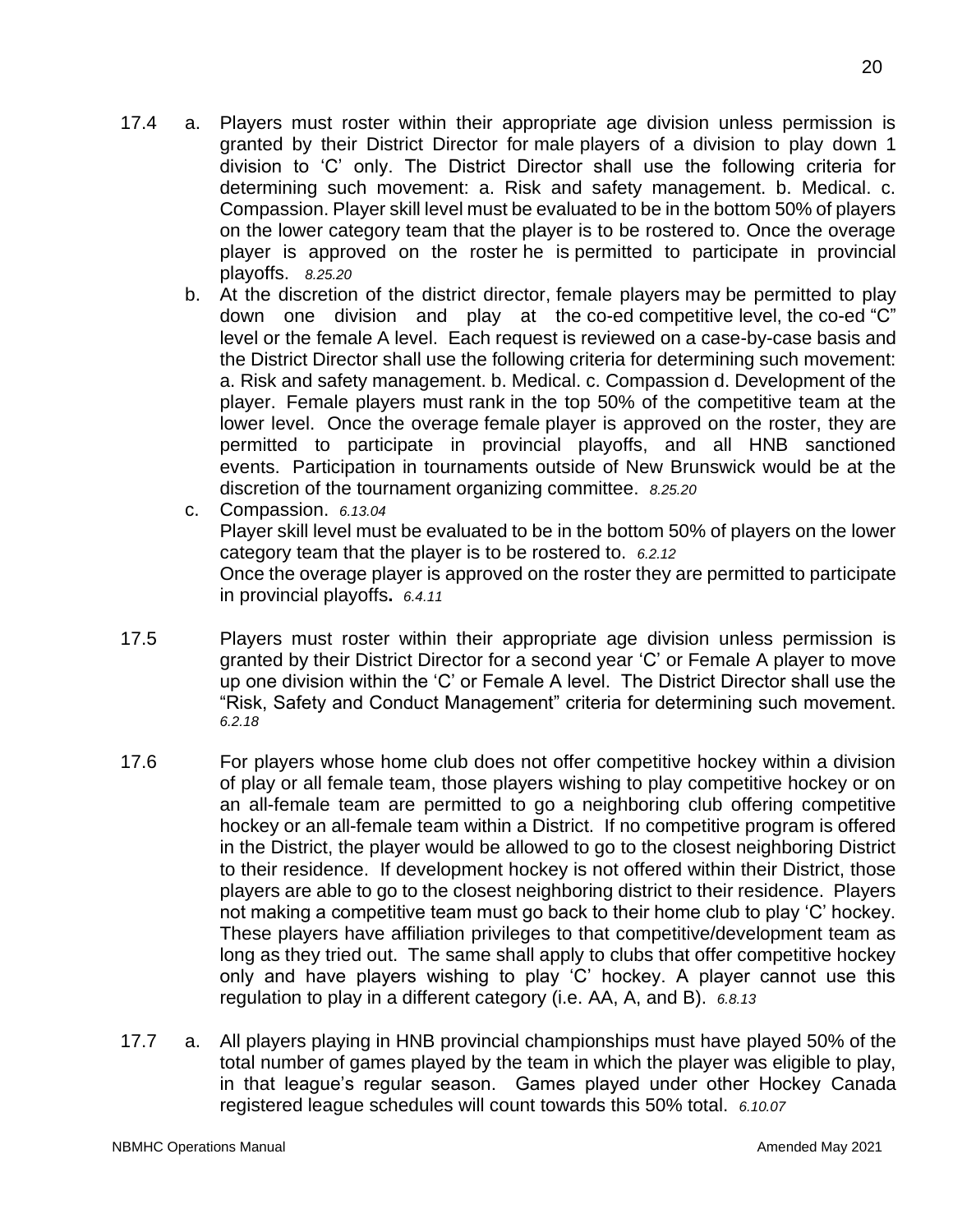- b. If a player is not able to play hockey due to a medical problem and has a certificate signed by a primary healthcare provider, the game he has missed will not count towards the 50% game allotment that applies before he is allowed to play in any provincial playoff games. The doctor must specify the dates that the player is to miss. The player must play at least 50% of the remaining games. *6.14.09*
- 17.8 For the purpose of the NBMHC "Usual Residence" is as defined by HC Regulations C-1 through 5. *6.8.18*
- 17.9 For injured players, refer to Hockey Canada rule book, Section 1.9 (c). *6.2.18*

### **SECTION 18 – PLAYER RELEASE**

#### 18.0 **Release Procedure**

- a. A player rostered for the current season and released before midnight on January 10 of the current season may roster with a C team prior to midnight of February 10 of the current season provided the new team has an opening. A competitive player must be signed to a team prior to midnight January 10<sup>th</sup>. Such release must be signed and dated by the Association or League President of the team which is issuing the release. *9.4.16*
- b. Minor players are automatically released from their current team at the conclusion of each hockey season. Releases are valid until the end of the current season or June  $1^{st}$ , whichever comes first. At such time, a released player returns to his Minor Hockey Association, as per Hockey Canada regulation 'G'. *6.2.18*

#### 18.1 a. **Conditions to Obtain a Release**

A player may obtain his release by requesting it in writing from the Association/ Club President. The release is given by the President and his designate that holds office at the time of the request. *6.8.13*

- b. A release is valid only when signed by the President or his designate of the association/club to which the player belonged and conditions approved by the Elite Hockey President or District Director. *6.8.13*
- $c.$  A player that obtains a release from a Minor Club without a change in residence with a parent or guardian is only eligible to request membership to the next neighbouring minor club who can accommodate the membership. *6.7.14*

#### 18.2 **Final Date for Release**

Players released from HC teams after January 10 shall be ineligible to play with any other team in the current season. *9.20.04*

- 18.3 a. Should a rostered player be released from his association team before midnight of January 10<sup>th</sup>, and subsequently register with a lower category club team, the player registration must be approved by the District Director or EDZA President. The club does not have to issue further membership or insurance fees as this player has only been released from a higher category team to a lower category team. *6.2.12*
	- b. Failure to notify HNB of this change in membership will deem the player ineligible for all further play and Hockey Canada's insurance program shall not be in effect until notice has been received by HNB's office. *9.20.04*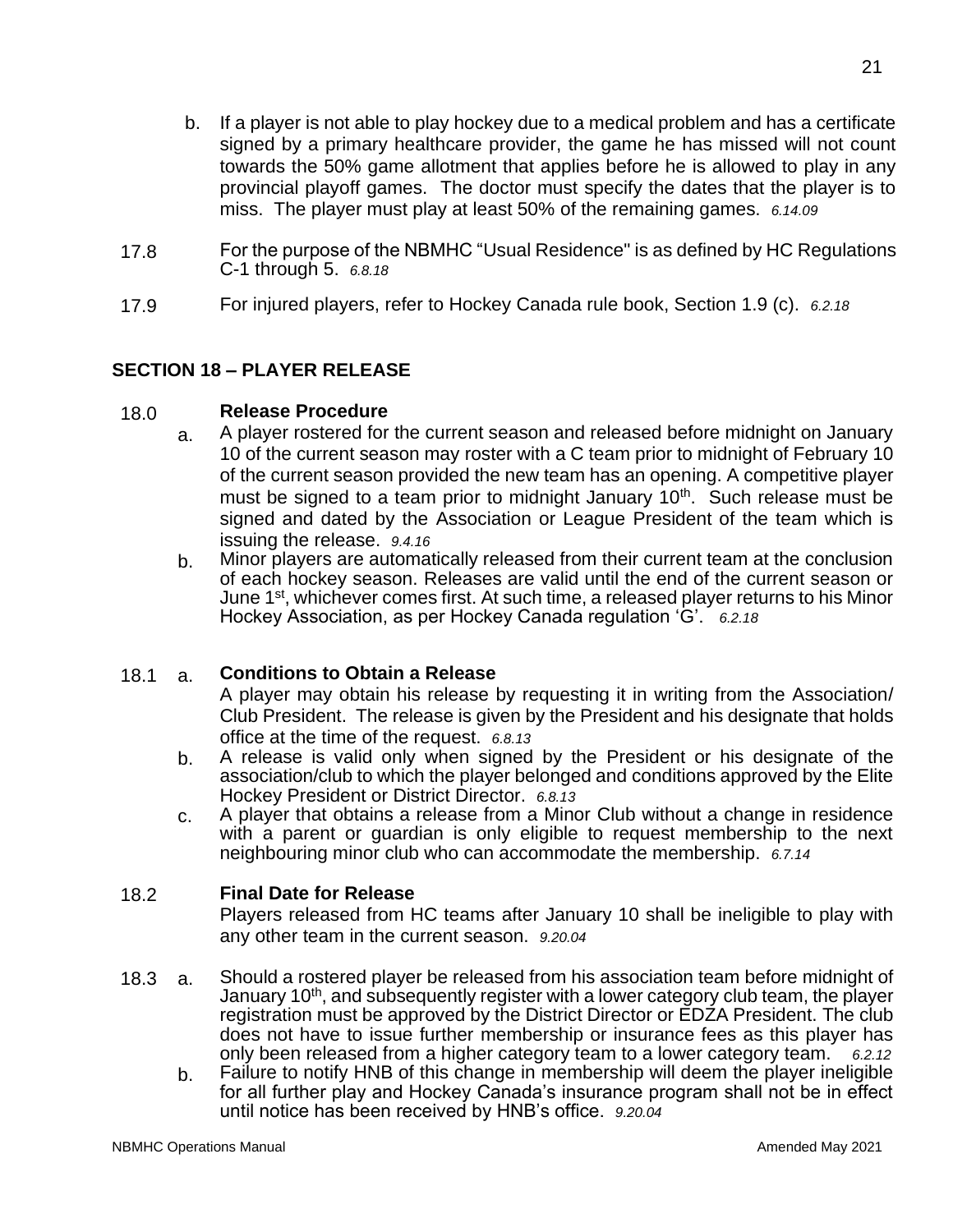#### 18.4 **Releasing a Suspended Player**

A suspended player, at the discretion of the Branch and HC, may be authorized to be released provided it is arranged with the Branch(s) that the player will serve his suspension with the new club, team, association, Branch. *9.20.04*

18.5 It shall be the responsibility of the NBMHC District Director or EDZA President to release a Midget-aged player for the purpose of registering in the NB Junior League. The respective Director shall inform the Executive Director and NBMHC Chair within 48 hours of his decision and the rationale for such. *6.2.12*

#### **SECTION 19 – AFFILIATION**

- 19.0 a. Affiliation privileges shall be applicable for all divisions of U11 and above. *6.10.07*
- 19.1 Teams may choose 1 of 2 affiliation systems: *6.11.06*
	- a. team to team affiliation
	- b. special affiliation with 19 players at large

#### 19.2 **Deadline**

January 15 – All development, Minor Junior, and competitive teams applying for team to team affiliation and/or affiliating 19 special affiliate players, must be identified in the HCR prior to the player being used in a game, no later than January 15. *6.7.14*

- 19.3 Players shall be permitted to affiliate with only 1 team, except a player 16 years of age or older may be selected as an affiliate with two of the following in the same season: a) A Major Junior team, b) a Junior A team, or c) a Junior B team. *11.10.18*
- 19.4 a. First year players in a division may affiliate to a higher category within their division. Second year players in a division may affiliate to a higher category within their division or to the next division. *6.11.06*
	- b. In the U15 and U18 divisions, players may affiliate to a higher category within their division, or a higher division. *6.11.06*
	- c. Additionally, first year or second year female players in a division may also affiliate to a higher female category within their division or to the next female division. *6.4.16*
	- d. The NBMHC shall not allow rostered development players to play as affiliate players for competitive level teams. Rostered competitive AA, A, B level players may not play as affiliates for 'C' level teams*. 6.8.13*
	- e. Players may affiliate to a higher division or category (i.e. B to A, A to AA) provided the teams are not playing in the same league schedule. *6.15.08*
	- f. Players rostered to 'C Level' teams can only affiliate to competitive level teams within their same community club. Should the community club not offer a competitive team in that division, the player may affiliate to a competitive team in a neighboring community club. On a case-by-case basis and at the discretion of the area's District Director; a competitive level player whose association does not have a competitive team in a higher category, may grant permission to affiliate from a competitive team to a "C" team in a higher division. Such an affiliation must have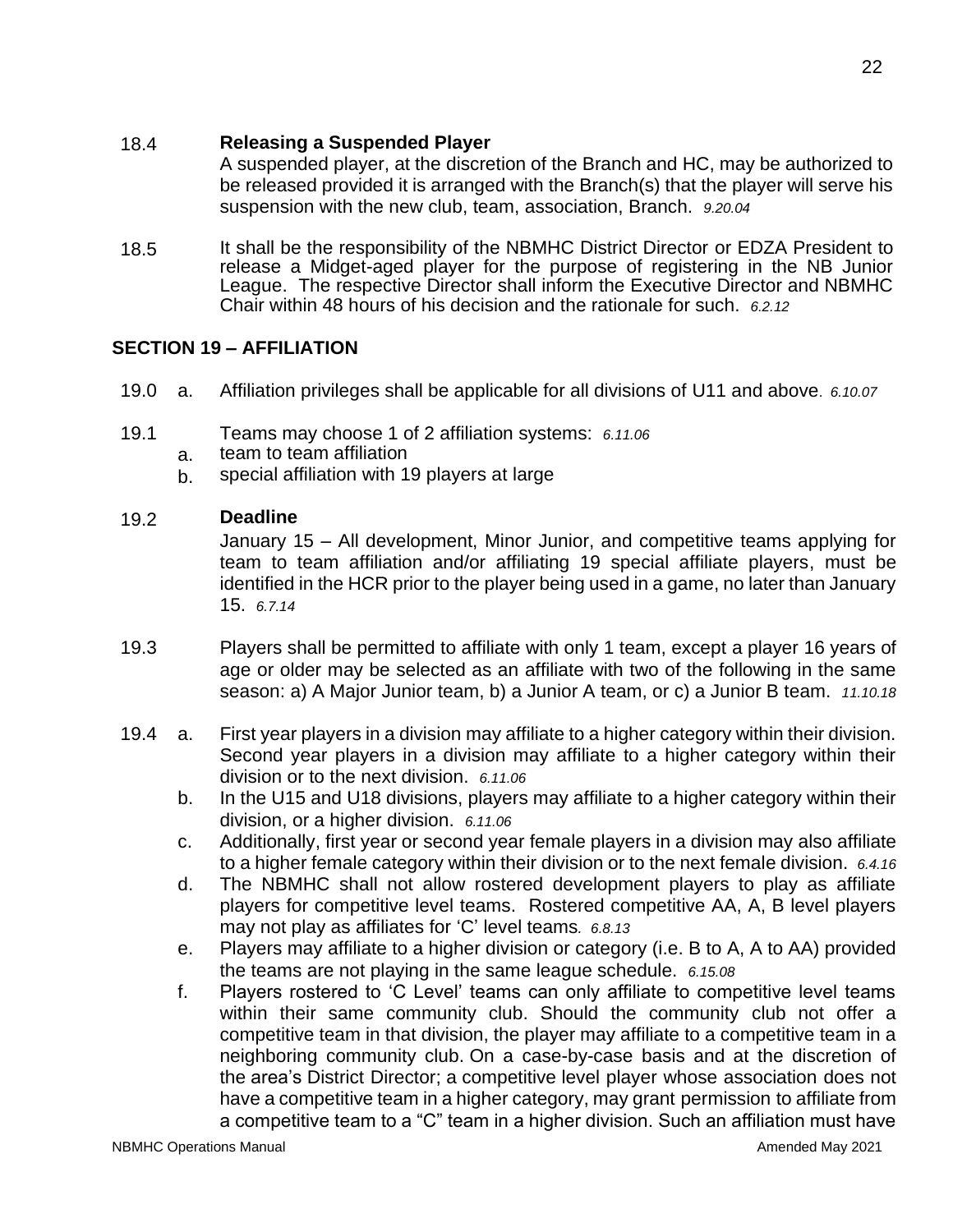final written approval from the HNB Minor hockey chairman and filed with HNB's executive director. *8.25.20*

- 19.5 All affiliate players, excluding approved lower category rostered affiliates for U18 Major AAA, U18 AAA, and U15 AAA teams must be an active player for the team on which they are rostered. Active is defined as participation in one league game, with the team on which the player is rostered. *6.2.12*
- 19.6 Minor players affiliating to a higher division or category (including Junior) team must have their Association/Club President's, EDZA Chair, or designate's written approval. If an affiliated player is needed, the Association/Club President's, EDZA Chair, or designate of the affiliate player's team must give his consent before asking the affiliated player to participate in a game or practice. *6.4.16*
- 19.7 Approval of Special Affiliate Players *6.2.18*
	- a. Higher level or category team coach send an email to the parent of the lower level or category team player asking the permission to affiliate the player
	- b. The parent accepts by answering the email. The higher level or category team coach then forward the email to the lower level or category team coach asking for his approval
	- c. The lower category coach approves by answering the email. The higher level or category team coach then forwards the email to the Community Club or EDZA President for the final approval of the affiliation
	- d. The Community Club or EDZA President approves the affiliation by answering to the higher level or category coach and enters the affiliation into the HCR (Hockey Canada Registry)
	- e. HNB Minor Council District Director approves the affiliation in the HCR (Hockey Canada Registry)

#### 19.8 Number of Games

- a. A player of a team of a lower Division or category of the same club, or of an affiliated team, or a specially affiliated player, may affiliate to a team or teams of higher Divisions and categories at any time, to a maximum of ten (10) games. However, if the player's registered team completes its regular season and playoffs before the player's affiliated team or teams, the player may thereafter affiliate an unlimited number of times. For goaltender exceptions see HNB Regulation 106g. For affiliated goaltenders, specifically in call-up situations, teams and off-ice officials must ensure that during games, it is clearly identified on the game scoresheet that the affiliated goaltender did play (was inserted in the game at some point). *11.10.18*
- b. Exhibition and/or tournament games, which are not part of regular league games or playoff games, are not counted in the number of games in which an affiliate player participates. *6.11.06*
- c. A suspended player, whose team has been eliminated from further competition for the year, may serve his suspension with his higher category affiliate team provided he has played a minimum of 1 game as an affiliate. A player who receives a suspension with his higher category affiliate team, and that team is subsequently eliminated from further competition for the year before the full suspension has been served, may complete his suspension with his own lower category team. If a player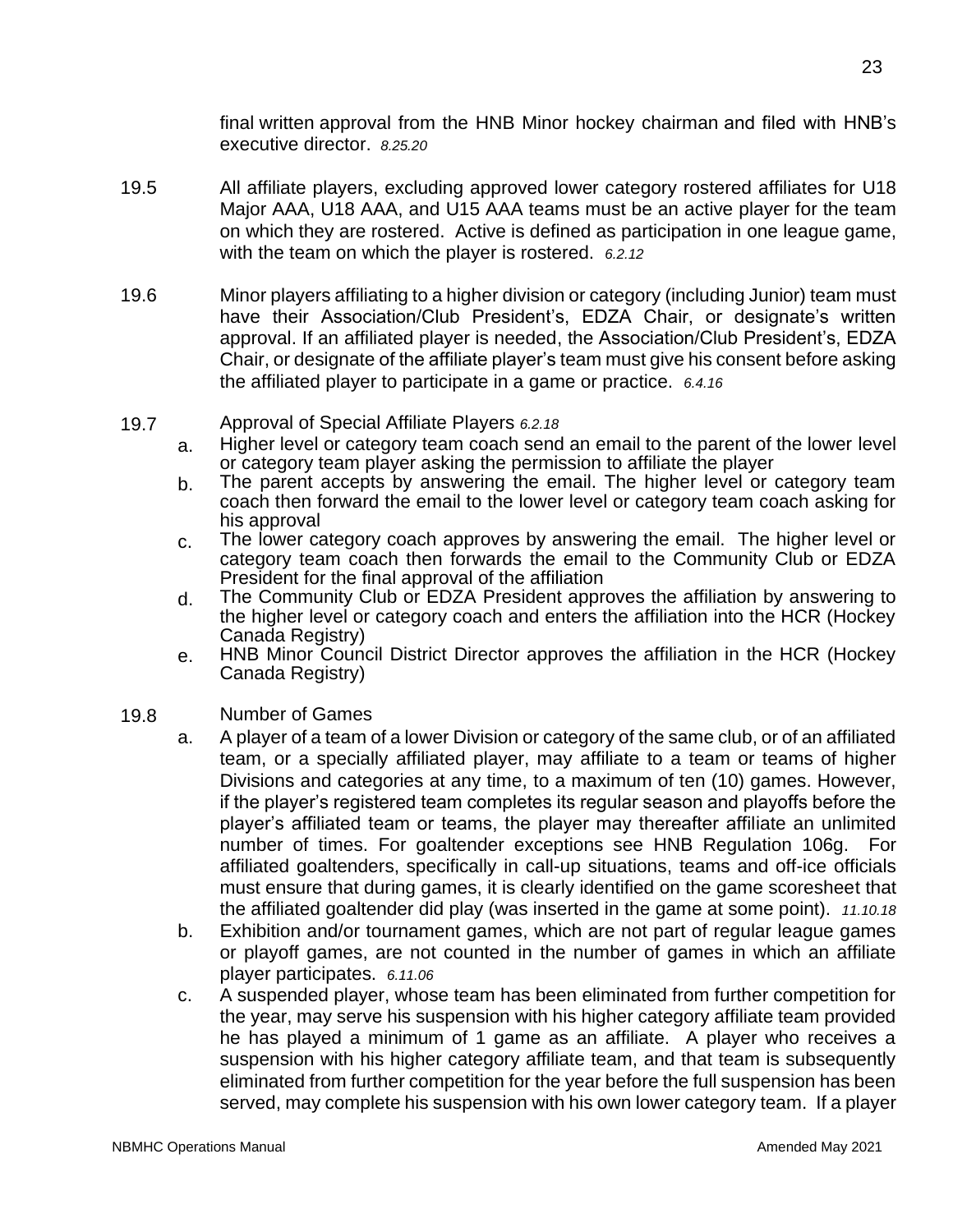is suspended with his higher category affiliate team, the player must serve the suspension with the higher category affiliate team. If a game counts toward the serving of a suspension, then it in effect counts as a game played. *6.8.13*

#### **SECTION 20 - FORFEITURE POLICY**

- 20.0 A game is forfeited when: *9.20.04*
	- a. A team does not appear for that game. *9.20.04* When a game is declared forfeited due to the non-appearance of the team (HC Rule 10.14.d), the team in attendance shall be declared the winner and the score

recorded as 5-0. The incident shall be reported to the league/association/club president to take any further actions as may be authorized in their constitution. *9.20.04*

b. A team refuses to start play (HC Rule 10.14) *9.20.04*

When a game is declared forfeiter in accordance with HC Rule 10.14.c, the nonoffending team shall be declared the winner and the score shall be recorded as per the Official Game Report if the non-offending team was in the lead at the time of the infraction or as 5-0 if the non-offending team was not in the lead. The players on both teams shall be credited with all personal statistics earned to the time the forfeit was declared. The incident shall be reported to the league/ association/club president. *9.20.04*

- c. When a team is unable to place the exact number of players on the ice to which they are entitled whether due to penalties or injuries, the Referee shall suspend the game and report this incident to the President. (HC Rule 2.5d) *6.13.15* The non-offending team shall be declared the winner and the score shall be recorded as per the Official Game Report if the non-offending team was in the lead at the time of the infraction or as 5-0 if the non-offending team was not in the lead. The players on both teams shall be credited with all personal statistics earned up to the time the forfeit was declared. The incident shall be reported to the league/association/club president. *9.20.04*
- d. Both teams are unwilling or unable to continue the game. *9.20.04* When a game is declared forfeited due to both teams being unwilling or unable (insufficient players) to continue the game, the score shall be recorded as 0-0 with no points awarded either team. The players on both teams shall be credited with all personal statistics earned up to the time the forfeit was declared. The incident shall be reported to the league/association/club president. *9.20.04*
- e. A team played a game with 1 or more ineligible players. When a game is declared forfeited due to a team playing with 1 or more ineligible players, the non-offending team shall be declared the winner and score shall be recorded as per the Official Game Report if the non-offending team was in the lead at the time of the infraction or as 5-0 if the non-offending team was not in the lead. The players on both teams shall be credited with all personal statistics earned up to the time the forfeit was declared. Should the game in question be part of a tournament, the offending team shall automatically be relegated to the final position in the tournament standings. The use of an ineligible player shall be reported to the Branch Executive Director. *9.20.04*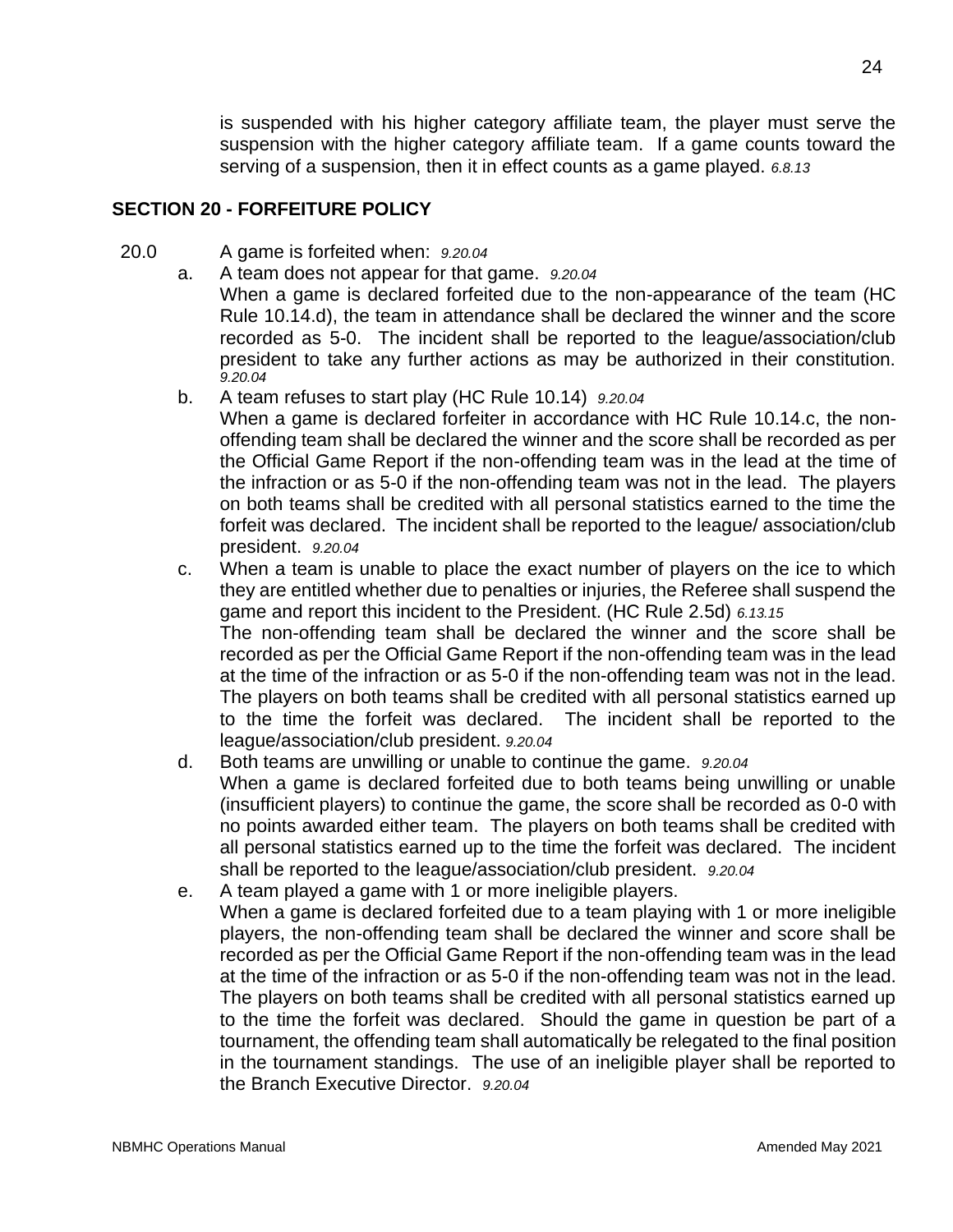- 20.1 In games played under the direct jurisdiction of the Branch (i.e. Branch playoffs) all reports will go to the Branch Executive Director. *9.20.04*
- 20.2 In games played under the direct jurisdiction of Hockey Canada (i.e. Regional or National playoffs), all reports will go to the appointed Hockey Canada Representative. *6.2.12*

#### **SECTION 21 – TRAVEL PERMITS / EXHIBITION GAMES**

- 21.0 a. Teams travelling within Canada for the purpose of participating in an out-ofprovince sanctioned tournament or exhibition game must receive a HNB Travel Permit from the NBMHC District Director. Teams from U11 to U18 travelling outside of Canada must apply through their NBMHC District Director to the HNB Membership Services Person for a Travel Permit. Travel permit requests to the USA, other than Houlton and Presque Isle, Maine should be filed not less than 4 weeks and request to Europe should be filed not less than 6 months prior to the event. *6.13.15*
	- b. Travel permits are required for U7 and U9 teams that travel outside their District. Teams must check with their local District Director for specific guidelines in their own District. All teams from U11 to U18 who are travelling to an HNB sanctioned tournament require a travel permit from their association or league president, District Director or designate. *6.4.16*
	- c. EHC Zone Presidents are responsible to issue travel permits for their respective teams. *6.13.10*
	- d. All out of province and out of Country travel permit requests must be accompanied by an approved team roster of the opposing team. Also, a copy of the completed USA or International Hockey Tournament Registration Form must accompany all USA or International travel permit applications. *6.13.15*
- 21.1 a. For all games not in their league schedule, all travelling teams in Minor hockey must acquire an e-travel permit; or for a home team hosting a game not in their league schedule, must acquire a game sanction approval certificate from their NBMHC Association, league President, District Director or designate. Copies of such requests must be filed with their NBMHC District Director no less than two business days prior to the game. *6.4.16*
	- b. All Elite Hockey Commission tournaments/jamborees must be submitted to HNB on the prescribed form prior to the NBMHC Annual General Meeting and will be sanctioned by the EHC President by June 30. Each application must be accompanied by the appropriate fee as per HNB's Fiscal Policy. Late applications will be entertained by the EHC President. *6.13.10*
- 21.2 No team shall be permitted to play exhibition or inter-branch games of any kind without approval of the District Director and such permission shall not be given to any team to play against a team which is not a member of Hockey Canada or its Branches. Violation of this rule may result in the suspension of the team's officials and/or players involved. *6.15.08*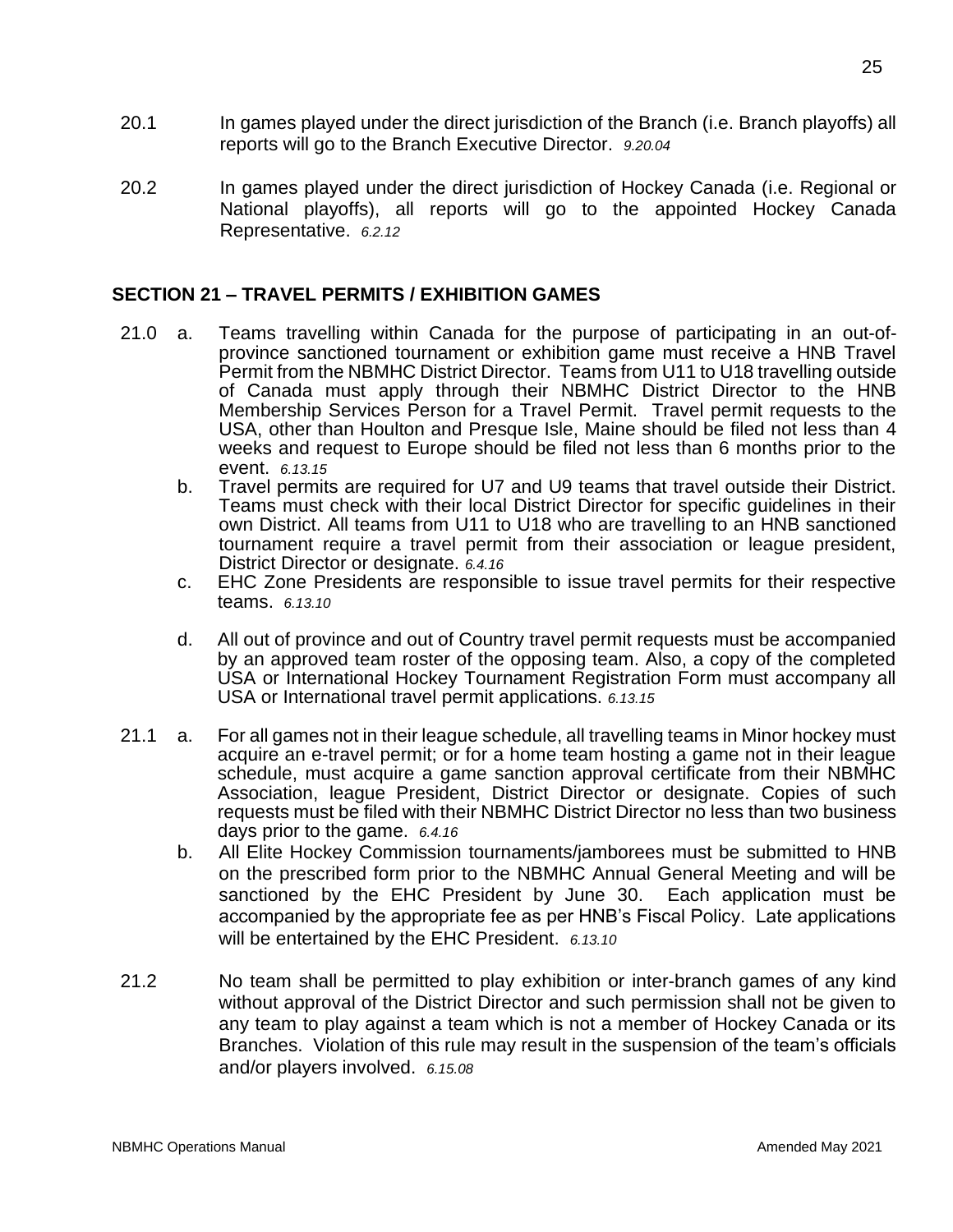#### **SECTION 22 – TOURNAMENTS**

- 22.0 a. A Tournament is a schedule of games played among three or more teams, which follows an inter-locking schedule and leads to an eventual winner. *6.10.07*
	- b. A jamboree is defined as a sanctioned event that does not inter-lock schedules and does not lead to a winner. *6.10.07*
- 22.1 All tournaments/jamboree must be submitted on the prescribed form prior to the NBMHC Annual General Meeting and will be sanctioned by the NBMHC Executive Committee by June 30. Those not sanctioned at that time can only be sanctioned upon receipt of the NBMHC membership so long as the tournament/jamboree does not conflict with one previously sanctioned. This application must be accompanied by the appropriate fee as per HNB's Fiscal Policy. The NBMHC will send to all associations/clubs a list of registered tournaments/jamborees before September 30 of each season. *6.15.08*
- 22.2 Team registration to all tournaments must include an HCR team roster, including affiliates and an approved team travel permit. Approved HCR team rosters are not required for tournaments prior to the February  $10<sup>th</sup>$  "C" player addition deadline. Teams should request their roster from their Association registrar and request their travel permit from their local NBMHC District Director, EDZA Chair, or designate via the e-permit site **<http://www.hnb.ca/en/minor-hockey/forms/etravel-permit>**. *6.8.19*
- 22.3 TOURNAMENTS INVOLVING 4 OR MORE BRANCHES Refer to HC Regulations, Section M. *6.13.04*
- 22.4 All international tournaments or international games and tours overseas must be approved each year at the HC's Annual General Meeting. *6.13.04*
- 22.5 All invitational tournaments and tours must be approved by the Executive Committee. *6.13.04*
- 22.6 Associations/Clubs are to be notified by September 30 if their tournament or jamboree application has been accepted or refused. *6.10.07*
- 22.7 a. No sanctioned tournament or jamboree shall accept entries from any team that is not a registered member in good standing. *6.10.07*
	- b. No minor tournament or jamboree will be sanctioned for commencement during the Development Weekend, Zone Playoffs, or provincial championship weekend. *6.2.12*
	- c. No minor tournament or jamboree will be sanctioned in a Minor District if it is in conflict with a previously sanctioned tournament or jamboree. *9.20.04*
	- d. Tournament or Jamboree Sanction Permits will be issued and distributed as soon as possible following the approval of same. *9.20.04*
	- e. The host club President, or his designate, of all sanctioned tournaments must verify Travel Permits from outside New Brunswick. *6.15.08*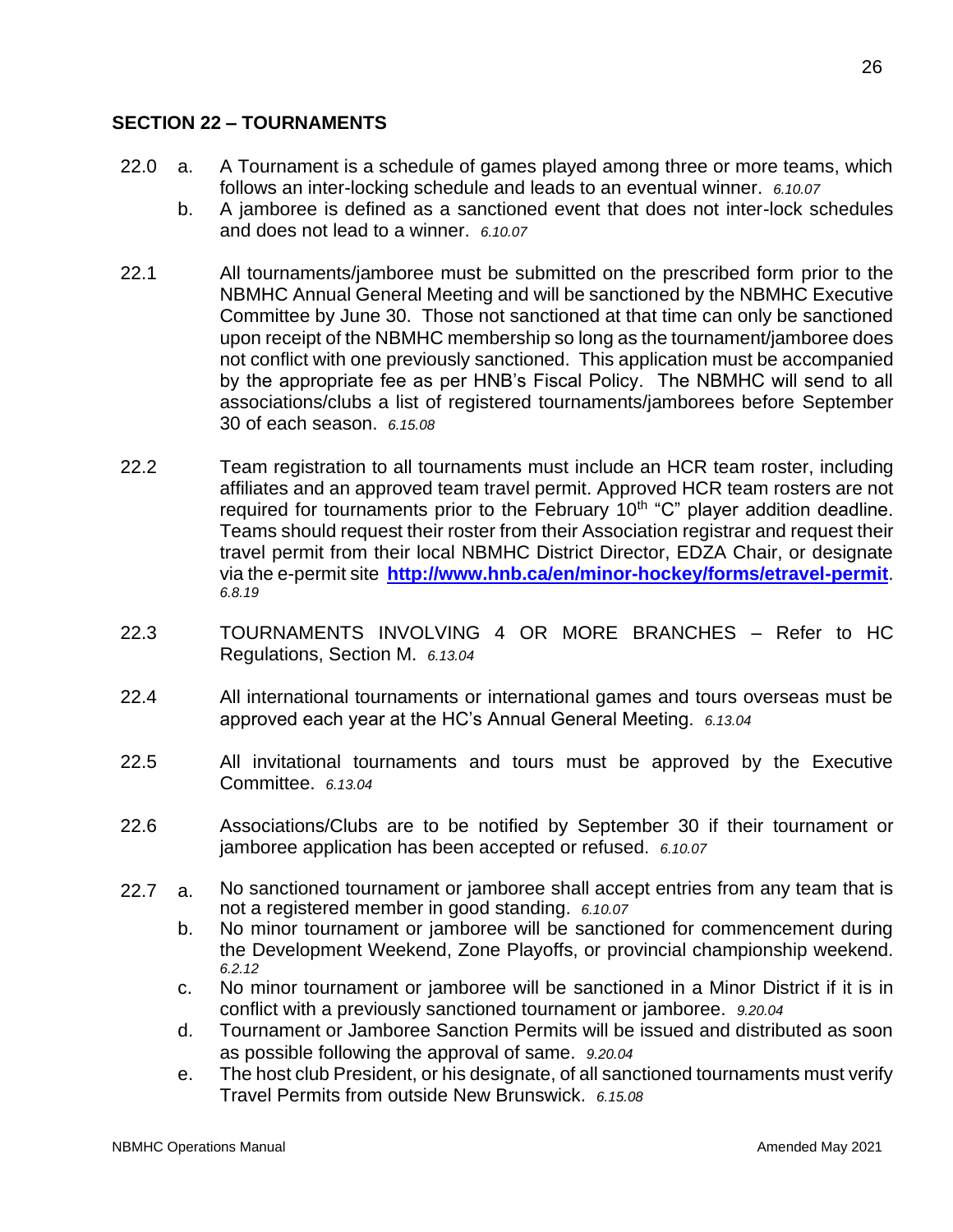- 22.8 The NBMHC Zone tournaments and Provincial Championship Regulations tiebreaker will be the official tie-breaking system for all tournaments sanctioned by the NBMHC. *6.10.07*
- 22.9 U7 Program and U9 players are only permitted to participate in Jamborees. *6.11.06*
- 22.10 An over-age hockey player, who plays as an overage on a C or Female A team playing in a registered C or Female A league, be allowed to participate in C or Female A tournaments including provincials within the province. *6.2.18*
- 22.11 So long as the league commitments are met, teams in U11 and above must obtain permission from their District Director to participate in more than five (5) tournaments. Not including League, Zone, or Provincial Tournaments. *6.4.16*

#### **SECTION 23 – ZONE AND PROVINCIAL CHAMPIONSHIP REGULATIONS**

23.0 The membership must adhere to the NBMHC Zone and Provincial Championship Regulations. Female teams must adhere to the NBMHC Female Provincial Championships Regulations. *6.2.18*

#### **SECTION 24 – MININUM STANDARDS FOR DISCIPLINE**

24.0 The membership must adhere to the NBMHC Minimum Standards for Discipline. *6.11.06*

#### **SECTION 25 – COMMUNITY HOCKEY GUIDELINES**

25.0 Community hockey programs shall be administered as per the NBMHC Community Hockey Guidelines. *6.14.09*

#### **SECTION 26 - EQUIPMENT**

- 26.0 At all times during a game, warm-up or practice, all players including goalkeepers must wear the following protective equipment: A CSA approved hockey helmet, CSA approved full face mask and a BNQ Throat Protector must be worn by all players and goalkeepers. All goalkeepers must wear a throat protector that is attached to the face mask. *9.20.04*
- 26.1 It is mandatory that all NBMHC coaches and on ice personnel wear a CSA approved helmet while on the ice during practice. *6.14.09*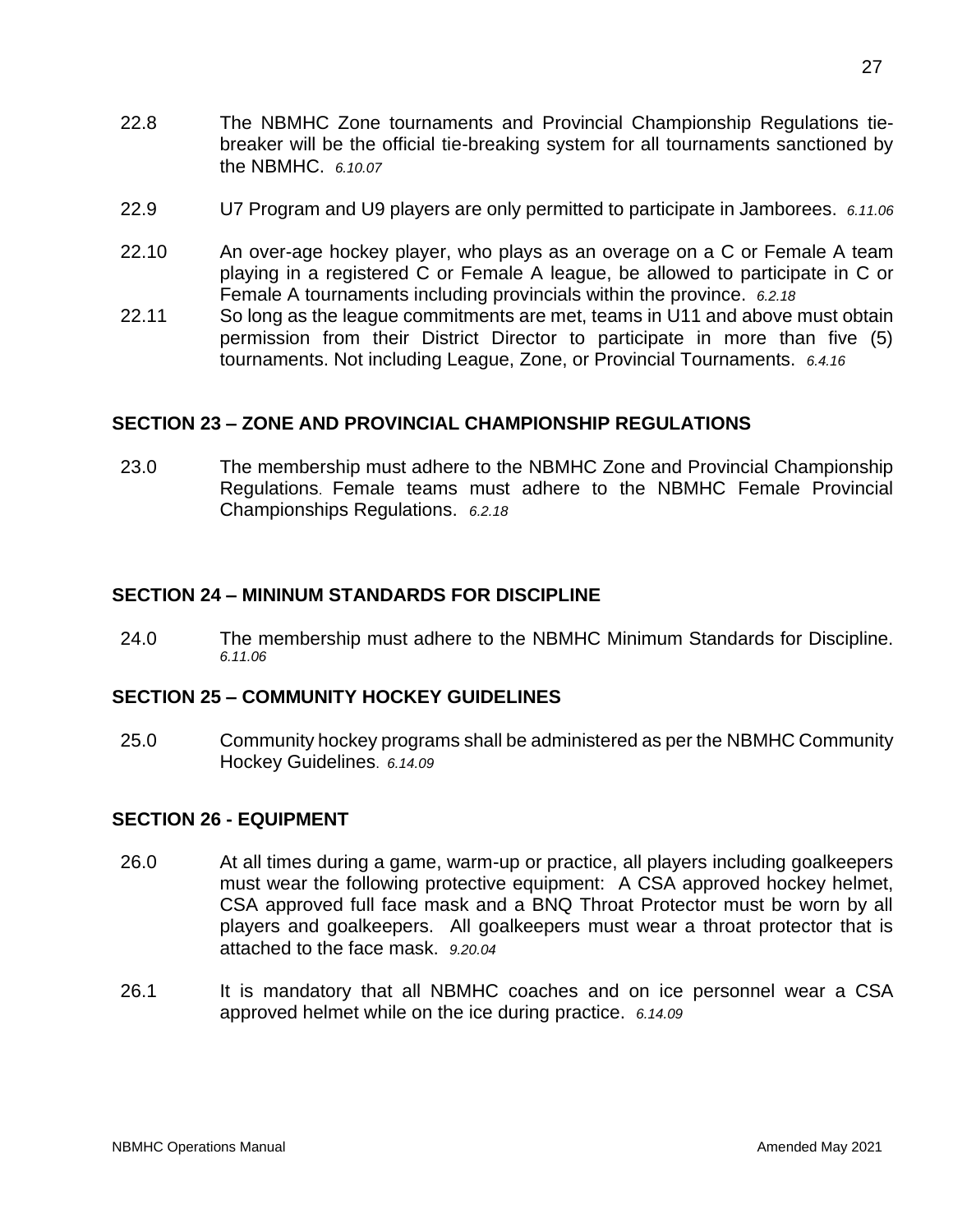- 26.2 In a game where a team appears on the ice not properly equipped, the Referee shall not start the game. He will allow 15 minutes for correction of the deficiency and if the team cannot equip itself properly, then the game will be forfeited. If both teams are not properly equipped, the game is to be cancelled and not re-scheduled until complete assurance is given that both teams will be properly equipped. Referee(s) is/are to make detailed report on ill-equipped team(s) and the persons responsible will be dealt with by the Executive Committee. *6.13.04*
- 26.3 It is not permitted for cameras, or camera holders to be secured to a player's helmet for any HNB Minor Hockey sanctioned game. *6.2.18*

#### **SECTION 27 - SPECIAL PLAYING RULES**

- 27.0 Checking shall be allowed in U15 and above divisions for those teams that play development (AAA) or competitive (AA, A or B) level of hockey except female hockey. In any games involving an all-female hockey team, no body checking is permitted. *6.8.13*
- 27.1 If any player in U11 hockey or below uses a slap shot, the play shall be stopped immediately and the play resume with a face off. *6.4.16*
- 27.2 No games shall be played by any minor hockey team on the first Saturday of November for Development weekend. The only exception to this rule is for AAA teams. *8.25.20*
- 27.3 That on the approval of NBMHC District Directors, male minor hockey teams may be authorized to play against all-female minor teams of the same division or one lower division than the female team, in accordance to HNB rules and regulations. NBMHC District Directors may prohibit a female team from playing against a lower division male team if they consider the playing level of the female team is too high for the division category of the male team involved. *6.13.15*
- 27.4 A competitive AA, A, B team cannot play against a 'C' team. *6.8.13*
- 27.5 A Game Ejection will be assessed against a player receiving 4 penalties. The time of the 4th penalty to be served by the penalized team. No additional Minor Penalty for the game misconduct will be assessed. The game misconduct penalty assessed shall not make player ineligible for the next game. If at all possible, the player who has just received his  $3<sup>rd</sup>$  minor penalty shall be warned by the referee or the timekeeper. *1.26.08*
- 27.6 If at any time during a game a member of the bench staff attends to an injured player on the ice, the injured player and a member of the bench staff or parent/guardian must exit the playing area to their dressing room for a period of 12 minutes playing time or until the game expires, whichever occurs first. The player